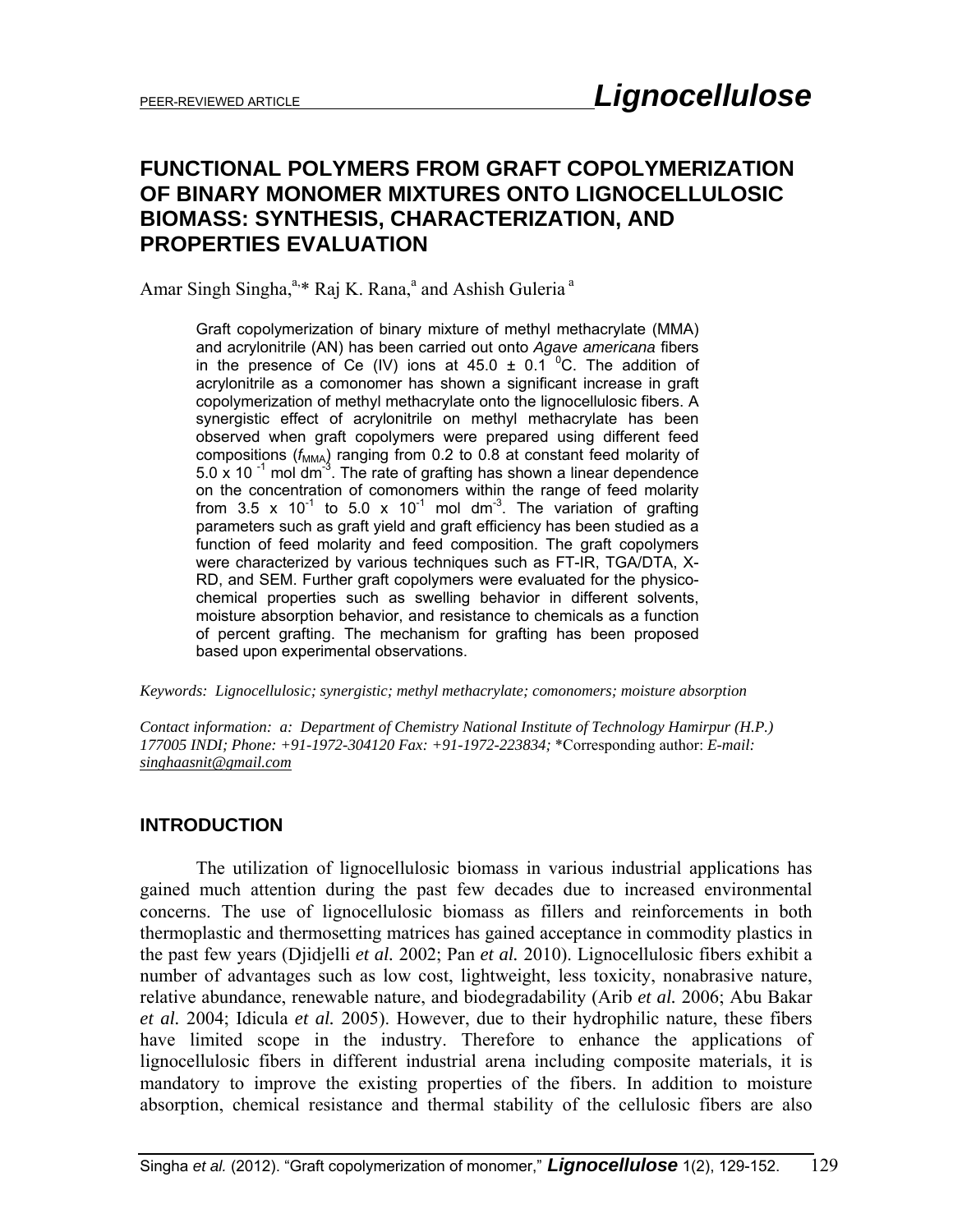important properties which greatly influence the potential use of these fibers in various industrial applications.

Therefore to make lignocellulosic fibers as a viable industrial material, their physico-chemical properties such as thermal behavior, chemical resistance, and moisture sensitivity etc., need to be improved. There are various methods such as mercerization, acetylation, benzoylation, silane treatment, and plasma treatment which have been employed by various researchers for the surface modification of different natural fibers. Suizu *et al.* carried out mercerization of ramie fibers in high concentration of alkali solutions and used them as reinforcement to prepare unidirectional fully green composites. They observed a two or three times increase in tensile and impact strength of the composites reinforced with mercerized ramie fibers ( Suizu *et al.* 2009). Khalil *et al.* (2001) investigated acetylation of oil palm empty fruit bunch fiber and coir fiber using non catalyzed acetic anhydride. Wang *et al.* (2007) subjected flax fibers to mercerization, benzoylation, and silane treatments before using them as reinforcements to prepare HDPE composites. Gonzalez *et al.* (1999) modified the surface of short henequen fibers with silane coupling agent in order to study its deposition mechanism and influence of chemical treatment on mechanical properties of composites. Skundric *et al.* (2007) performed plasma modification of hemp fibers through dielectric barrier discharge and studied its influence on physico-chemical properties such as water uptake and wetting of the fibers.

Among the various methods, graft copolymerization is an effective technique for surface modification of natural fibers and has been widely used by many researchers. Ojah and Dolui (2006) carried out graft copolymerization of methyl methacrylate onto *Bombyx mori* initiated by a CdS semiconductor based photo catalyst system. They also studied the effect of additives such as triethylamine and ethylene glycol on percent grafting. Saikia and Ali (1999) carried out graft copolymerization of methyl methacrylate onto cellulose pulp extracted from *Hibiscus sabdariffa* and *Gmelina arborea*.

 Graft copolymerization of lignocellulosic fibers with vinyl monomers improves many properties, such as water absorption, thermal stability, hydrophilic nature, and resistance to chemical and micro-bacterial attack (Mcdowall *et al.* 1984). Grafting can be carried out with a single monomer or with a mixture of binary monomers. Grafting of vinyl monomers onto cellulosic fibers introduces the properties of added polymer while retaining the original properties of the backbone fibers. Therefore, it has been a versatile technique to develop tailor made materials for future applications. Many researchers have carried out graft copolymerization of individual vinyl monomers onto lignocellulosic fibers using different initiator systems. Singha and Rana (2010) carried out graft copolymerization of methyl methacrylate onto *Agave americana* fibers using a ceric ionsnitric acid initiator system. Mondal *et al.* (2008) carried out graft copolymerization of vinyl monomers such as acrylic acid, methacrylic acid, acrylamide *etc.* onto cotton fibers pretreated with amines. Zahran (2006) carried out graft copolymerization of methacrylic acid and other vinyl monomers onto cotton fabric using Ce (IV) ion-cellulose thiocarbonate redox system. The extent of graft copolymerization of monomers onto the fiber surface depends not only upon the chemical structure but also on reactivity of the monomer. It has been reported in the literature that in case of grafting of individual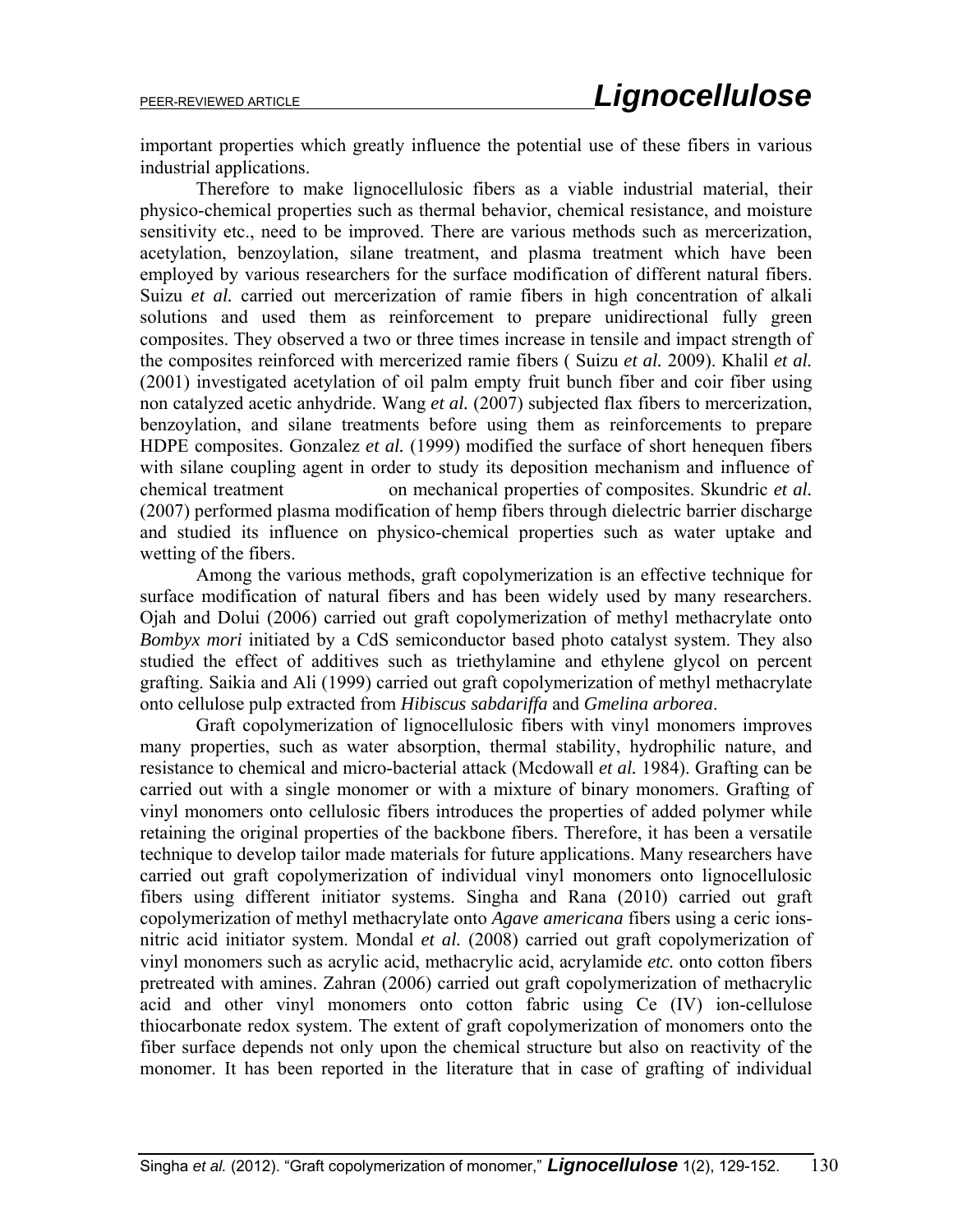monomers, the extent of homopolymer formed is more compared to graft copolymers (Gupta and Sahoo 2001).

 However, grafting of vinyl monomers from their binary mixtures is a useful technique because it introduces dual properties in the backbone polymer and also influences the extent of grafting of a monomer by synergistic effect, which exhibits a lesser tendency for grafting individually. The grafting from the binary mixtures is also important since the chains of desired compositions and lengths can be introduced in the backbone polymers by controlling the reaction conditions and proper selection of the individual monomers (El-Salmawi *et al.* 1997). Therefore, graft copolymerization provides an opportunity to prepare grafted products by using suitable monomers and their feed compositions in the binary mixtures. Graft copolymerization of vinyl monomers from their binary mixtures has been investigated by many workers. Lee *et al.* carried out graft copolymerization of binary mixture of sodium styrenesulfonate and acrylic acid using the electron beam irradiation method (Lee *et al.* 2008). Rattan *et al.* (2008) carried out graft copolymerization of binary mixture of ethyl acrylate and vinyl imidazole onto rayon in aqueous medium initiated by gamma radiations. The grafting must be carried out with an initiator which must be able to generate active sites on the backbone. Ce (IV) ions generate free radicals on the cellulosic backbone in the presence of mineral acids easily, however they undergo hydrolysis in aqueous medium and therefore exhibit lower efficiency (Mino and Kaizerman 1958).

 Gupta *et al.* (2001) carried out graft copolymerization of binary mixture of methyl methacrylate and acrylonitrile onto cellulose in the presence of ceric ions with acrylonitrile as the principal monomer. In the present manuscript, efforts have been made to modify the surface of *Agave americana* fibers through graft copolymerization of binary monomer mixture of methyl methacrylate and acrylonitrile using Ce (IV) ion –  $HNO<sub>3</sub>$  redox initiator system with methyl methacrylate as the principal monomer. The fibers are obtained from the vessel sheaves of leaves of *Agave americana*. The average length of fibers varies from 0.6 to 1.2 m. The average chemical constituents of the fibers are cellulose (62.3%), hemicellulose (35.6%), and lignin (2.1%) (El Oudiani *et al.* 2009). These fibers are utilized by villagers for domestic purposes such as making ropes, bags, mats *etc.* probably due to their excellent mechanical properties. Msahli *et al.* (2006) studied the physical and mechanical properties of *Agave americana* fibers and found that these fibers have excellent potential as textile fiber and are a promising candidate as fiber reinforcement for polymer matrix based composites. Therefore the present work investigates the industrial utilization of lignocellulosic biomass obtained from wild growing *Agave americana*.

### **EXPERIMENTAL**

### **Materials**

 Agave fiber bundles were extracted from *Agave americana* by cutting and immersing the leaves in fresh water at 25 to 30  $\mathrm{^0C}$  for about 4 to 5 weeks. The leaves were then taken out and fibers were separated from the matrix by calendaring the leaves. Individual fibers were rinsed with distilled water. The fibers were then made free from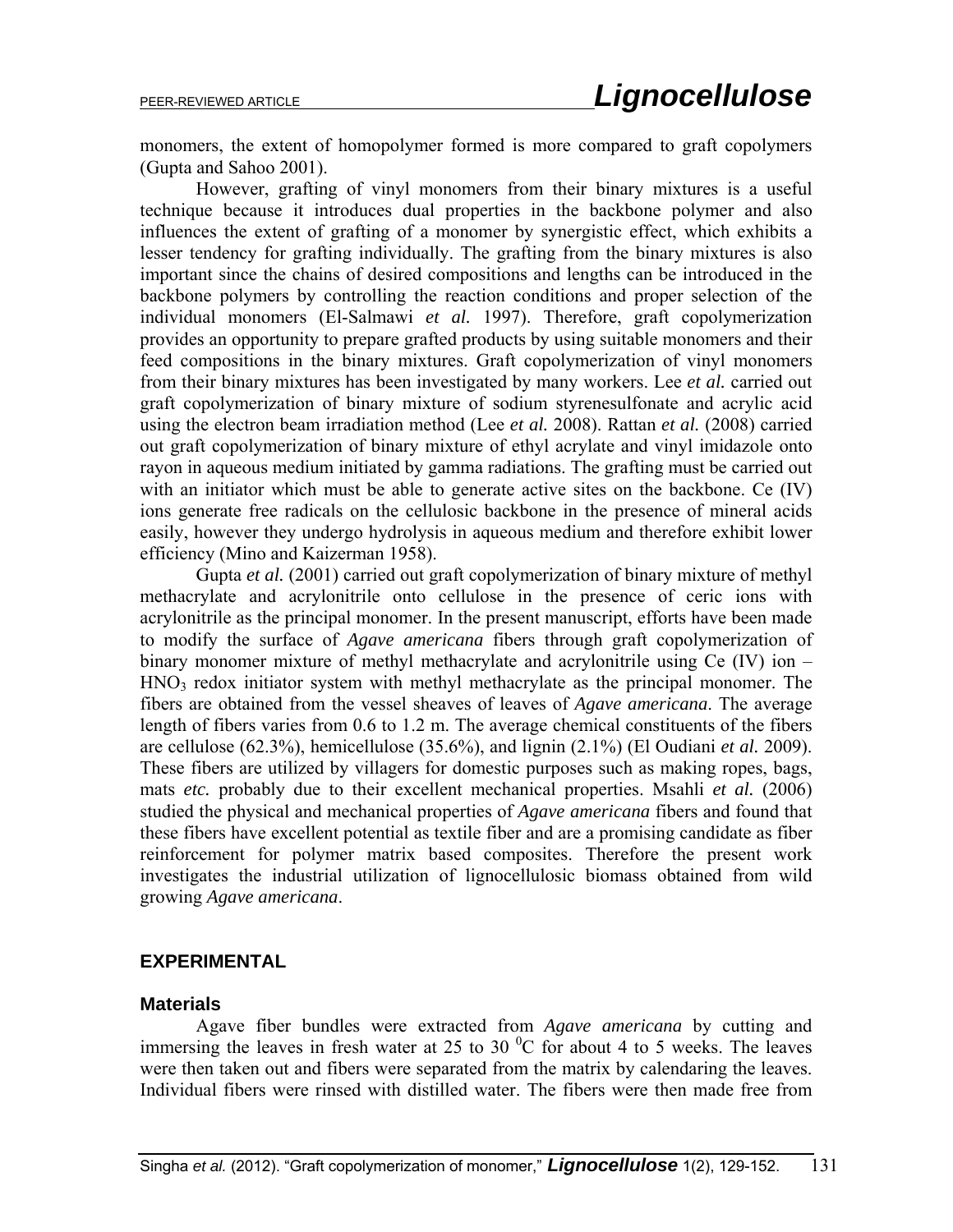impurities of waxes, oils *etc.* by extraction with acetone in a soxhlet extraction apparatus for 72 hours. The monomers, methyl methacrylate (MMA) and acrylonitrile (AN) received from CDH, India were purified by first washing with 5% NaOH and then drying over anhydrous  $Na<sub>2</sub>SO<sub>4</sub>$ . Finally the monomers were subjected to distillation and the middle fraction of distillate was used for further studies. Shimadzu Libror AEG-220 (Kyoto, Japan) balance was used for weighing the samples. All other chemicals were of analytical reagent grade and were used as such without further purification.

## **Grafting Method**

The fibers were allowed to swell by immersing them in distilled water for 24 hours prior to the grafting reaction in order to diffuse monomer radicals easily and to expose the reactive sites on backbone. The grafting reaction was carried out in a reactor containing 100 mL of double distilled water. Prior to grafting with binary vinyl monomers, various reaction parameters such as reaction time, temperature, concentration of nitric acid, and initiator and monomer concentration were optimized for graft copolymerization of principal monomer (MMA) onto a backbone fiber as per the method reported earlier (Singha and Rana 2010). The results of optimization of different reaction parameters have been given in Table 1. A known amount of ceric ammonium nitrate  $(6.58 \times 10^{-3} \text{ mol dm}^3)$  dissolved in a definite amount of nitric acid (2.77 x 10<sup>-1</sup> mol dm<sup>-3</sup>) was added to the reaction mixture containing 0.5 g of fibers. The comonomer mixture was then added drop wise to the reaction kettle in order to maintain overall molarity of 0.50 mol dm<sup>-3</sup> in the reaction mixture. The mole fraction of methyl methacrylate  $(f_{\text{MMA}})$ in the reaction mixture was maintained at 0.5. After the addition of the binary mixture, the reaction was allowed to proceed at constant speed of stirring with the help of an electrically operated magnetic stirrer maintained at a constant temperature of  $45\pm0.1$  <sup>0</sup>C for an optimized time interval of 120 minutes. The reaction was stopped after 120 minutes, and the graft copolymer obtained was taken out of the reactor and subjected to the removal of homopolymer formed during the grafting reaction.

## **Extraction of Homopolymers (***Hp***)**

The homopolymers poly (MMA) and poly(AN) formed during the grafting reaction were removed by soxhlet extraction with acetone and finally with dimethyl formamide (DMF). The extracted homopolymers were precipitated with water-methanol mixture in the ratio of 1:1  $(v/v)$ , filtered, and dried to constant weight in a vacuum oven at  $60<sup>o</sup>C$ . The percent homopolymers extracted during grafting reactions are given in Tables 2 and 3.

## **Extraction of Homocopolymers (***Hcp***)**

After the homopolymers extraction, homocopolymers poly (MMA-co-AN) were soxhlet extracted with tetrahydrofuran (THF) for 24 hours. Finally homocopolymers were precipitated with water-methanol mixture in the ratio of 1:1  $(v/v)$ , filtered, and dried to constant weight in a vacuum oven at  $60<sup>0</sup>C$ .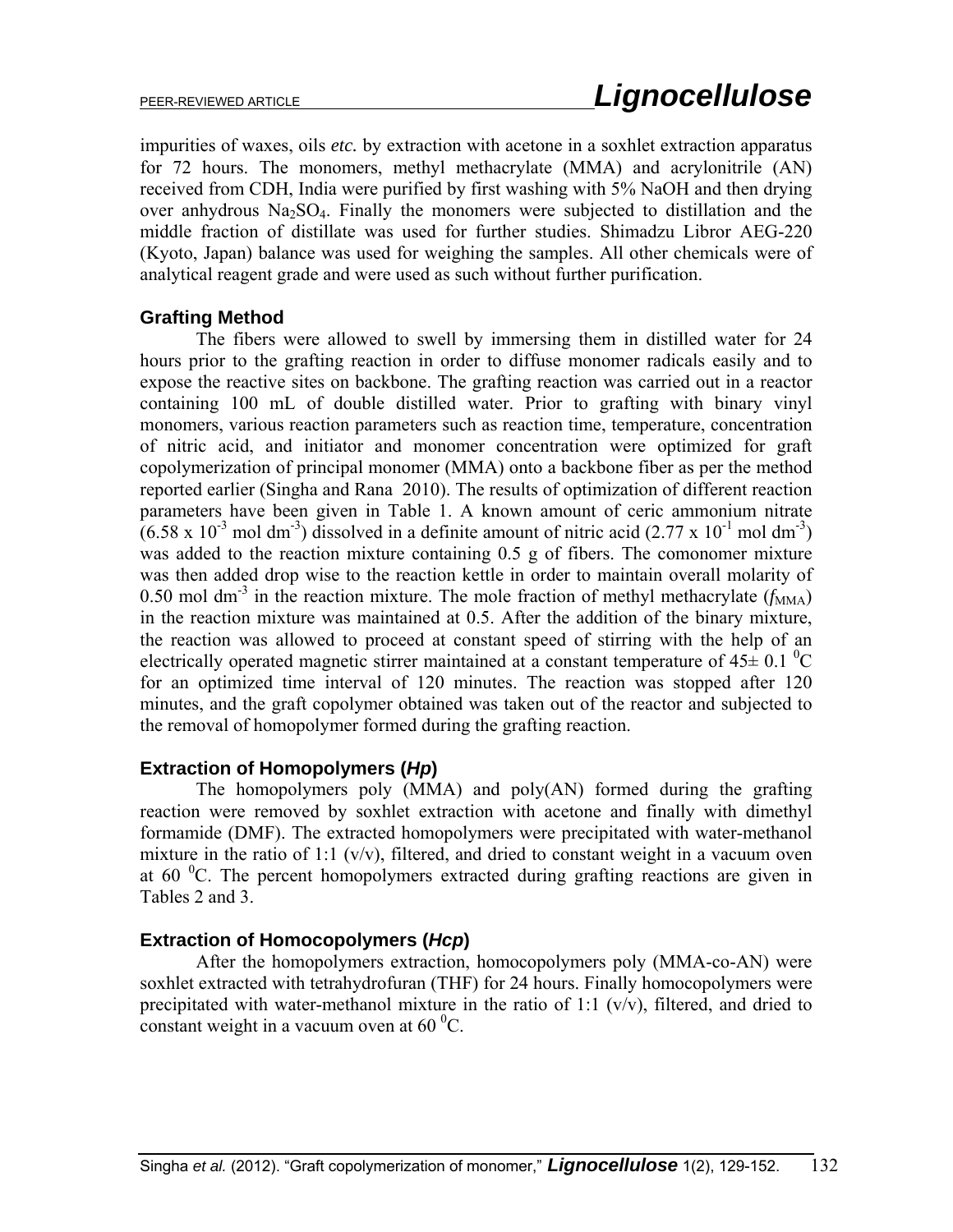## **Grafting Parameters**

#### *Percent graft yield (% GY)*

Graft yield was calculated in terms of the ratio of increase in the weight of sample upon grafting to the original weight of the backbone (Singha and Rana 2010).

## *Percent graft efficiency (% GE)*

Graft efficiency was calculated as the ratio of increase in weight of backbone to the weight of monomer  $(W_m)$  (Singha and Rana 2010).

## *Percent homopolymers (% HP)*

Percent homopolymer was calculated as the ratio of weight of homopolymers ( $W_{H_p}$ ) to weight of monomer ( $W_m$ ) (Singha and Rana 2010).

## *Percent homocopolymers (% H<sub>CP</sub>)*

Percent homocopolymer was calculated as the ratio of weight of homocopolymers ( $W_{Hcp}$ ) to weight of monomer ( $W_m$ ) as in the previous subsection.

| <b>Table 1.</b> Optimization of Various Reaction Parameters for Grafting of MMA onto |  |
|--------------------------------------------------------------------------------------|--|
| Agave americana Fiber in Air                                                         |  |

| Sr.            | <b>Monomer</b>    | <b>CAN</b>        | <b>Nitric acid</b> | <b>Time</b> | <b>Temp</b>   | % GY  | $P_{e}$ | % Hp  |
|----------------|-------------------|-------------------|--------------------|-------------|---------------|-------|---------|-------|
| No.            | $(Mol/Lx10^{-1})$ | $(Mol/Lx10^{-3})$ | $(Mol/Lx10^{-1})$  | (Min)       | $(^{\circ}C)$ |       |         |       |
| 1              | 1.81              | 8.77              | 2.77               | 120         | 25            | 13.00 | 3.45    | 11.21 |
| $\overline{2}$ | 1.81              | 8.77              | 2.77               | 120         | 35            | 21.20 | 5.62    | 26.66 |
| 3              | 1.81              | 8.77              | 2.77               | 120         | 45            | 26.44 | 7.01    | 28.34 |
| $\overline{4}$ | 1.81              | 8.77              | 2.77               | 120         | 55            | 15.00 | 3.98    | 13.01 |
| 5              | 1.81              | 8.77              | 2.77               | 120         | 65            | 14.20 | 3.93    | 12.46 |
| 6              | 1.81              | 8.77              | 2.77               | 30          | 45            | 8.40  | 2.23    | 11.45 |
| $\overline{7}$ | 1.81              | 8.77              | 2.77               | 60          | 45            | 15.20 | 4.03    | 5.85  |
| 8              | 1.81              | 8.77              | 2.77               | 90          | 45            | 24.40 | 6.48    | 24.87 |
| 9              | 1.81              | 8.77              | 2.77               | 150         | 45            | 18.30 | 4.86    | 15.98 |
| 10             | 1.81              | 2.19              | 2.77               | 120         | 45            | 3.80  | 1.01    | 6.91  |
| 11             | 1.81              | 4.38              | 2.77               | 120         | 45            | 17.00 | 4.51    | 25.78 |
| 12             | 1.81              | 6.58              | 2.77               | 120         | 45            | 43.50 | 11.54   | 48.72 |
| 13             | 1.81              | 10.96             | 2.77               | 120         | 45            | 25.40 | 6.74    | 27.32 |
| 14             | 1.81              | 13.15             | 2.77               | 120         | 45            | 23.50 | 6.24    | 24.56 |
| 15             | 1.81              | 6.58              | 0.69               | 120         | 45            | 15.82 | 4.19    | 31.24 |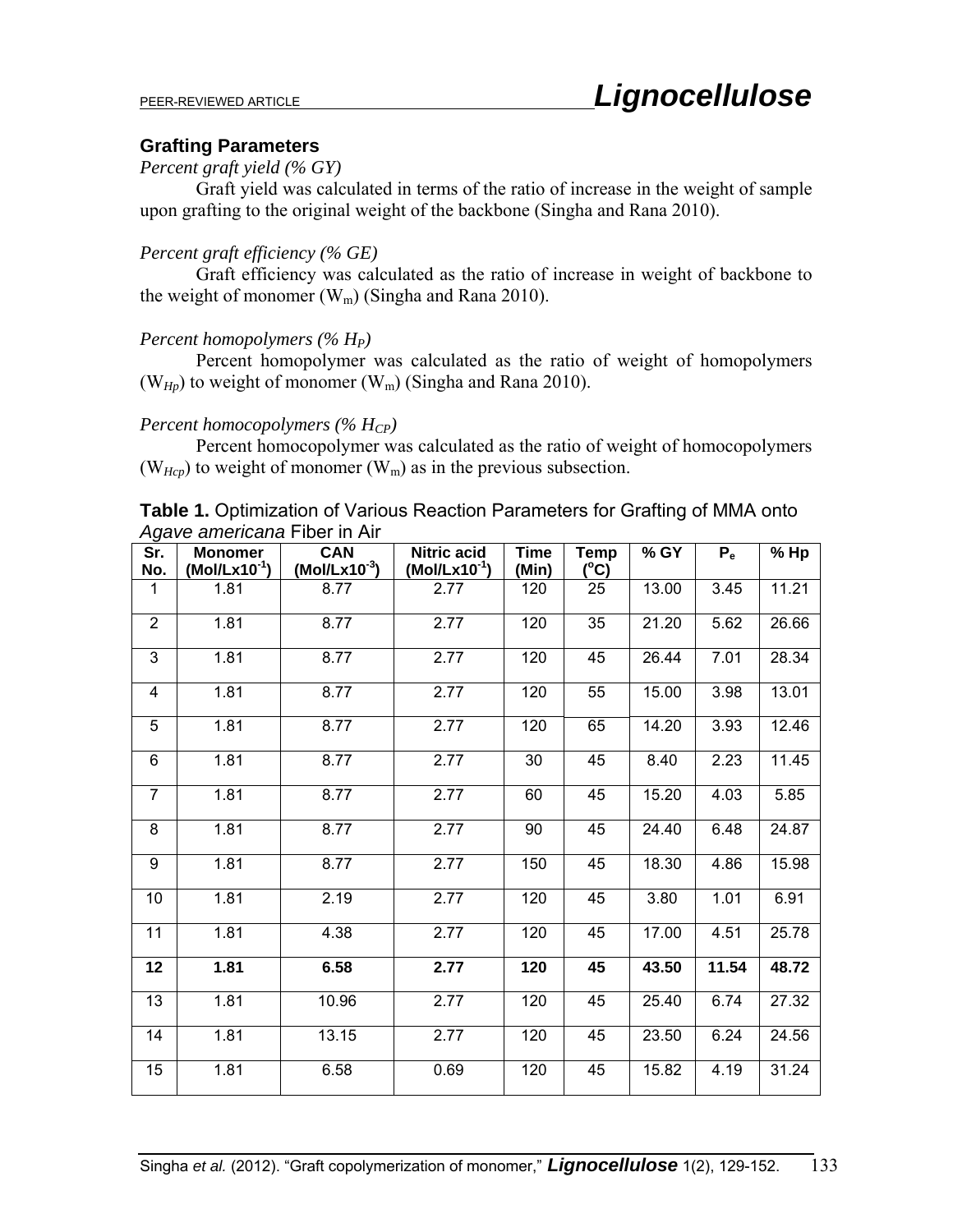| 16 | 1.81 | 6.58 | 1.38 | 120 | 45 | 19.08 | 5.06 | 16.89 |
|----|------|------|------|-----|----|-------|------|-------|
| 17 | 1.81 | 6.58 | 2.07 | 120 | 45 | 27.40 | 7.27 | 32.61 |
| 18 | 1.81 | 6.58 | 3.46 | 120 | 45 | 23.66 | 6.28 | 19.55 |
| 19 | 1.81 | 6.58 | 4.15 | 120 | 45 | 19.80 | 5.25 | 21.45 |
| 20 | 0.45 | 6.58 | 2.77 | 120 | 45 | 6.60  | 7.00 | 9.26  |
| 21 | 0.91 | 6.58 | 2.77 | 120 | 45 | 8.30  | 4.41 | 6.02  |
| 22 | 1.36 | 6.58 | 2.77 | 120 | 45 | 16.68 | 5.90 | 22.61 |
| 23 | 2.26 | 6.58 | 2.77 | 120 | 45 | 9.44  | 2.00 | 13.94 |
| 24 | 2.72 | 6.58 | 2.77 | 120 | 45 | 10.72 | 1.89 | 16.33 |

### **Characterizations of Graft Copolymers**

#### *Infrared spectroscopy*

To confirm graft copolymerization, FT-IR spectra of graft copolymers were recorded on a Perkin Elmer Fourier Transform infrared (FT-IR) spectrophotometer (Massachusetts, USA) using KBr pellets (Sigma Aldrich, USA).

#### *Thermal characterization*

Thermo gravimetric analysis (TGA), differential thermal analysis (DTA), and differential thermo gravimetric (DTG) analysis were carried out on a Perkin Elmer thermal analyzer of Pyris Diamond make. Thermal analysis was carried out in the presence of air at a heating rate of 10 $\mathrm{^{0}C/m}$ in.

#### *Morphological analysis*

Scanning electron micrographs of *Agave americana* fibers and its graft copolymers with binary mixture were recorded on a Leo Electron Microscopy machine (435-VP). Before focusing the electron beam on the samples, they were coated with gold suspension in order to make them conducting. The image magnification was set at 500 X.

#### *Crystallinity studies*

Crystallinity studies were performed on an X-ray diffractometer (Brucker D8 Advance). X-RD studies were carried out using Cu Kα (1.5418Å) radiation, a Ni- filter, and a scintillation counter as a detector at 40 KV and 40 mA on rotation from 5 to  $50^{\circ}$  at  $2\theta$  scale.

Each sample was finely powdered into a small particle size and homogeneously mixed before subjecting to X-ray exposure. The randomly oriented powdered sample with uniform surface was exposed to X-rays from all possible planes. The angle of scattering of diffracted beam was measured with respect to the incident beam of X-rays, and relative intensity was obtained.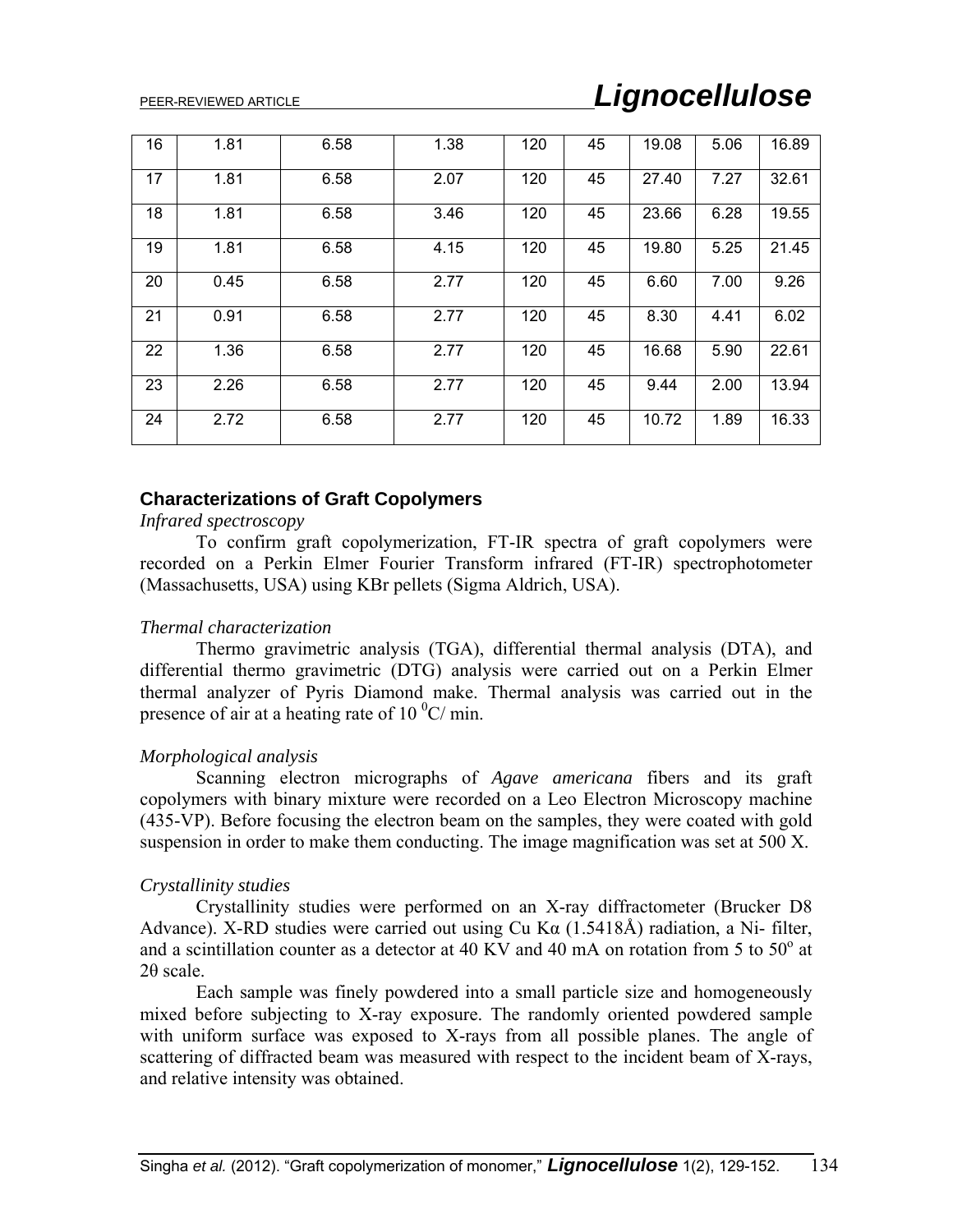Percent crystallinity and crystallinity index (C.I.) was calculated per the method reported earlier (Singha and Rana 2010).

## **Studies of Physico-Chemical Properties**

#### *Swelling studies*

A definite weight of sample was immersed in a solvent for 24 hours. After taking out the sample, excess of solvent was removed. The final weight of the sample was noted, and percent swelling was calculated using the method of Singha and Rana 2010. The swelling studies were performed in water, ethanol, DMF, and CCl4.

#### *Moisture absorption*

Moisture absorbance behavior was studied under different humidity levels ranging from 40 to 100%. A sample of known weight was placed in the humidity chamber (Swastika India) maintained at a definite humidity level for 2 hours. Each sample was placed in a hot air oven at 60 $\mathrm{^{0}C}$  for 12 hours in order to make it moisture free. The sample was then taken out and the final weight was recorded immediately. Percent moisture absorbance was calculated as per the method reported earlier (Singha and Rana 2010).

#### *Chemical Resistance*

The chemical resistance of the graft copolymers was studied as a function of percent weight loss. Known amounts  $(W_1)$  of graft copolymers were immersed in acids and bases of different strengths for definite time intervals in order to evaluate their chemical resistance. The fiber samples were then taken out and dried to a constant weight at 60  $^{0}$  C. The samples were weighed again to get the final weights (W<sub>2</sub>). The percent weight loss was determined using the method reported by Singha and Rana 2010.

## **RESULTS AND DISCUSSION**

#### **Mechanism of Grafting Reaction**

Ceric ions generate active sites onto the backbone polymer through a single electron transfer process (Mino and Kaizerman 1958). It has been reported in our earlier work that grafting is low when MMA is alone graft copolymerized onto the cellulosic fibers even at high feed concentrations of monomer (Singha and Rana 2010). However from our investigations and reported studies, it has become evident that grafting of methyl methacrylate can be improved by using comonomers which can promote grafting through their synergistic effect. The extent of grafting of individual monomer depends upon the concentration of the monomer in the reaction mixture. However, in the presence of a comonomer, the grafting not only depends upon molarity of monomers in the reaction mixture but also on interactions occurring with comonomers in the reaction mixture. Further, the extent of these interactions between comonomers will depend upon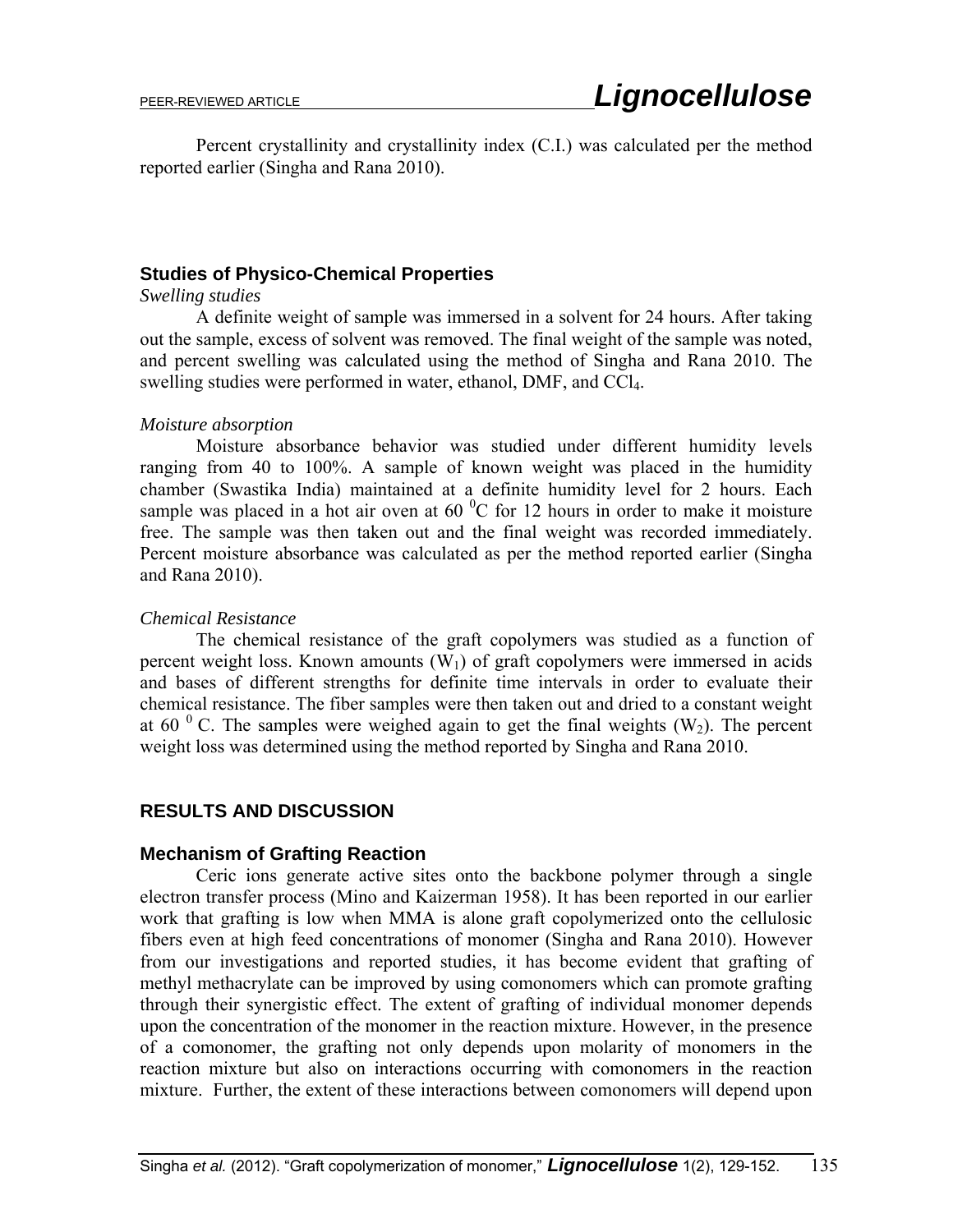feed molarity of comonomers, feed compositions, and structures of the monomers. The monomers in the binary mixture form donor-acceptor complexes as confirmed by UV and NMR studies (Maslinska and Jedlinski 1973). The complexes facilitate the transfer of monomers onto the reactive sites on the backbone and hence enhance the overall efficiency of grafting (Fanta *et al.* 1979).

During the grafting reaction, hydroxyl groups present on C-2, C-3, and C-6 act as active sites for the attack of monomer radicals. Ceric ions form chelate complexes with the cellulose molecules through hydroxyl groups at C-2 and C-3 of glucose units. Ce (IV) ions are reduced to Ce (III) by breaking of the bond and transferring of an electron from cellulose molecule as a result of which free radical sites are generated on the backbone. The free radicals are also generated in the monomer chains. They are then transferred to the free radical reactive sites present on the backbone and form graft copolymer. Ceric ammonium nitrate forms bulkier  $[Ce-O-Ce]^{+6}$  ions when dissolved in water. These bulky ions are not able to form chelate complex with cellulosic backbone. Nitric acid plays a vital role in the grafting reaction initiated by ceric ions as it prevents the formation of bulky  $[Ce-O-Ce]^{+6}$  ions by shifting the equilibrium toward the formation of  $Ce^{4+}$  ions.

Based upon the experimental data collected as a result of various reaction parameters during the grafting reaction, the following mechanism has been proposed for the grafting of methyl methacrylate and acrylonitrile onto agave fiber backbone in the presence of ceric ions.

#### **Effect of Feed Molarity**

The grafting of mixture of binary vinyl monomers (MMA-co- AN) onto agave fibers has been investigated at different feed molarities ranging from 0.35 to 0.60 mol dm<sup>-3</sup> at a fixed mole fraction of methyl methacrylate ( $f_{\text{MMA}} = 0.5$ ). From Table 2 it is evident that there is a considerable increase in percent graft yield when feed molarity is increased from 0.35 to 0.50 mol dm<sup>-3</sup>. However, with further increase in feed molarity of comonomer mixture beyond  $0.50$  mol dm<sup>-3</sup>, a decrease in percent graft has been observed. The initial increase in percent graft yield on increasing feed molarity from 0.35 to 0.50 mol dm<sup>-3</sup> is due to an increase in the rate of propagation of polymer chains and grafting on the reactive sites of fiber backbone which are free to the attack of monomer radicals.

With an increase in the feed molarity, propagating polymer chains get more and more comonomers to grow to their maximum degree of polymerization. Also, sufficient free reactive sites are available on the backbone which is occupied by comonomers radicals. This results in the initial increase in the percent graft up to feed molarity of 0.50 mol dm<sup>-3</sup>. However, beyond certain a concentration  $(0.50 \text{ mol dm}^{-3})$  of comonomers, rate of diffusion of comonomers *i.e.* the donor-acceptor monomer complex, decreases as a result of hindrance caused by grafted chains and an increase in the viscosity of reaction medium (Gupta and Sahoo 2001). Therefore percent graft yield decreases with further increase in the feed molarity up to  $0.60$  mol dm<sup>-3</sup>. From Table 2, it is clear that the extent of homo copolymer formation has increased with an increase in the molarity of comonomer feed. This result may be attributed to the increased interactions of donoracceptor monomer complex with an increase in feed molarity.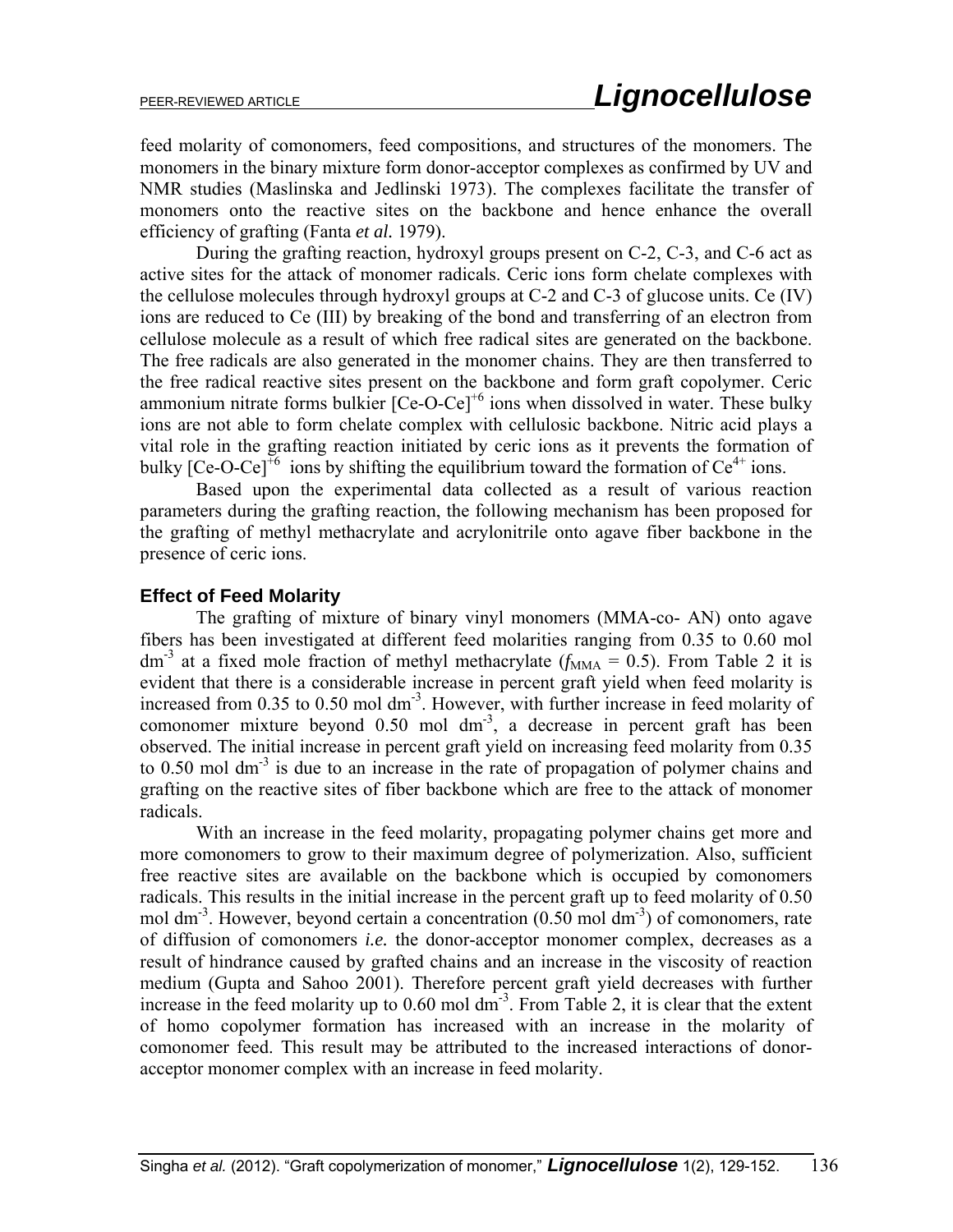#### **(I) Radical Generation**



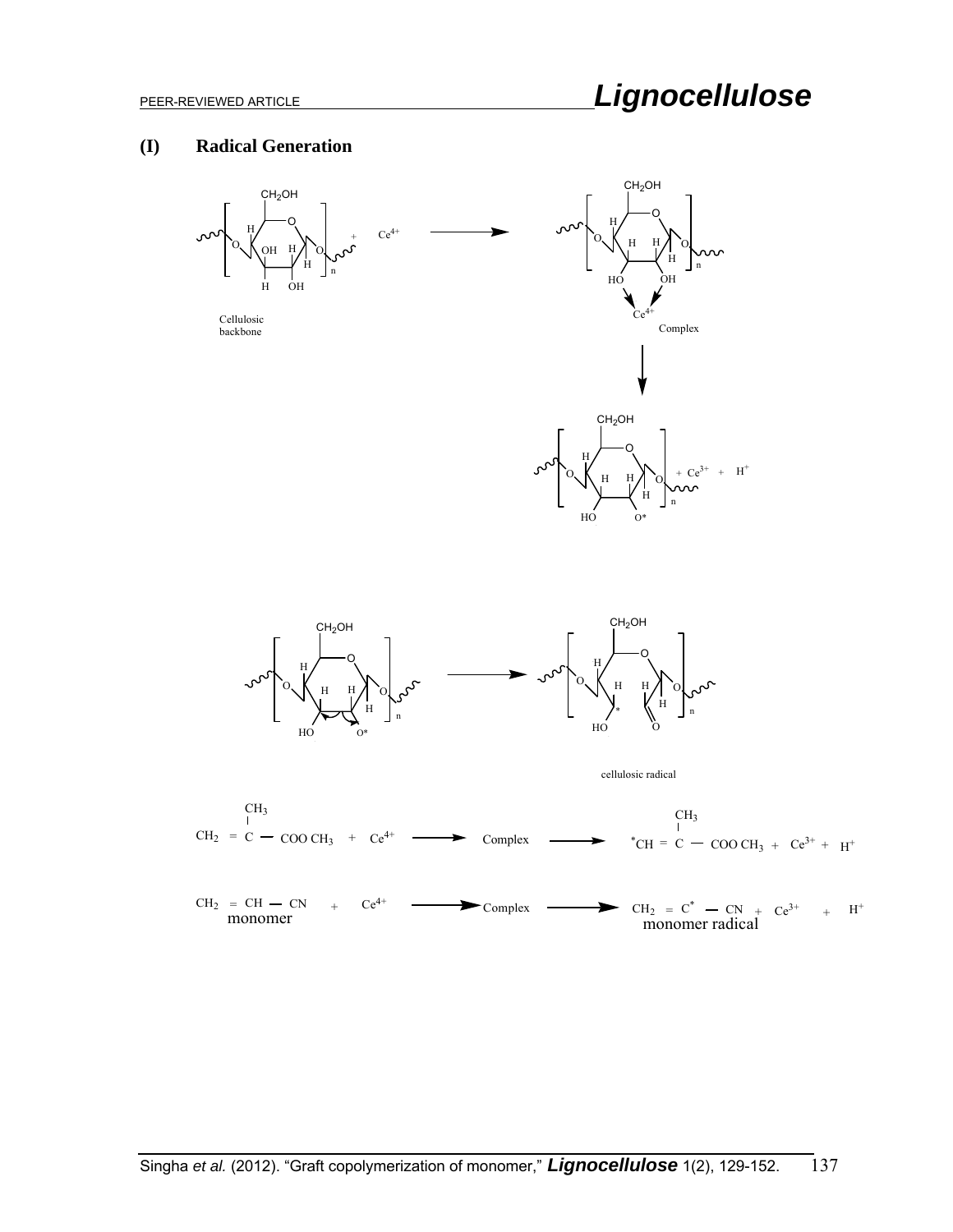#### **(II) Chain Initiation**

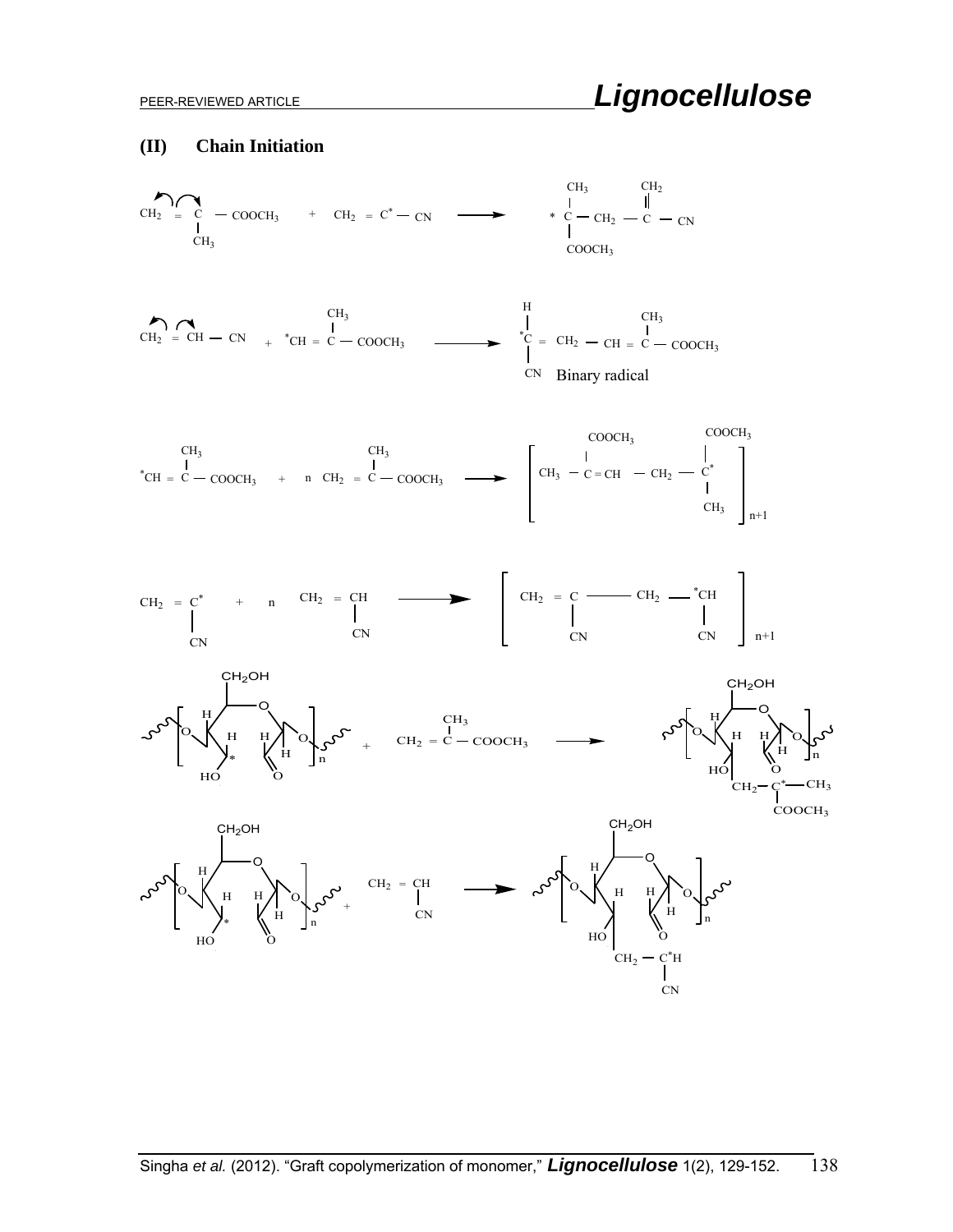## **(III) Chain Propagation**

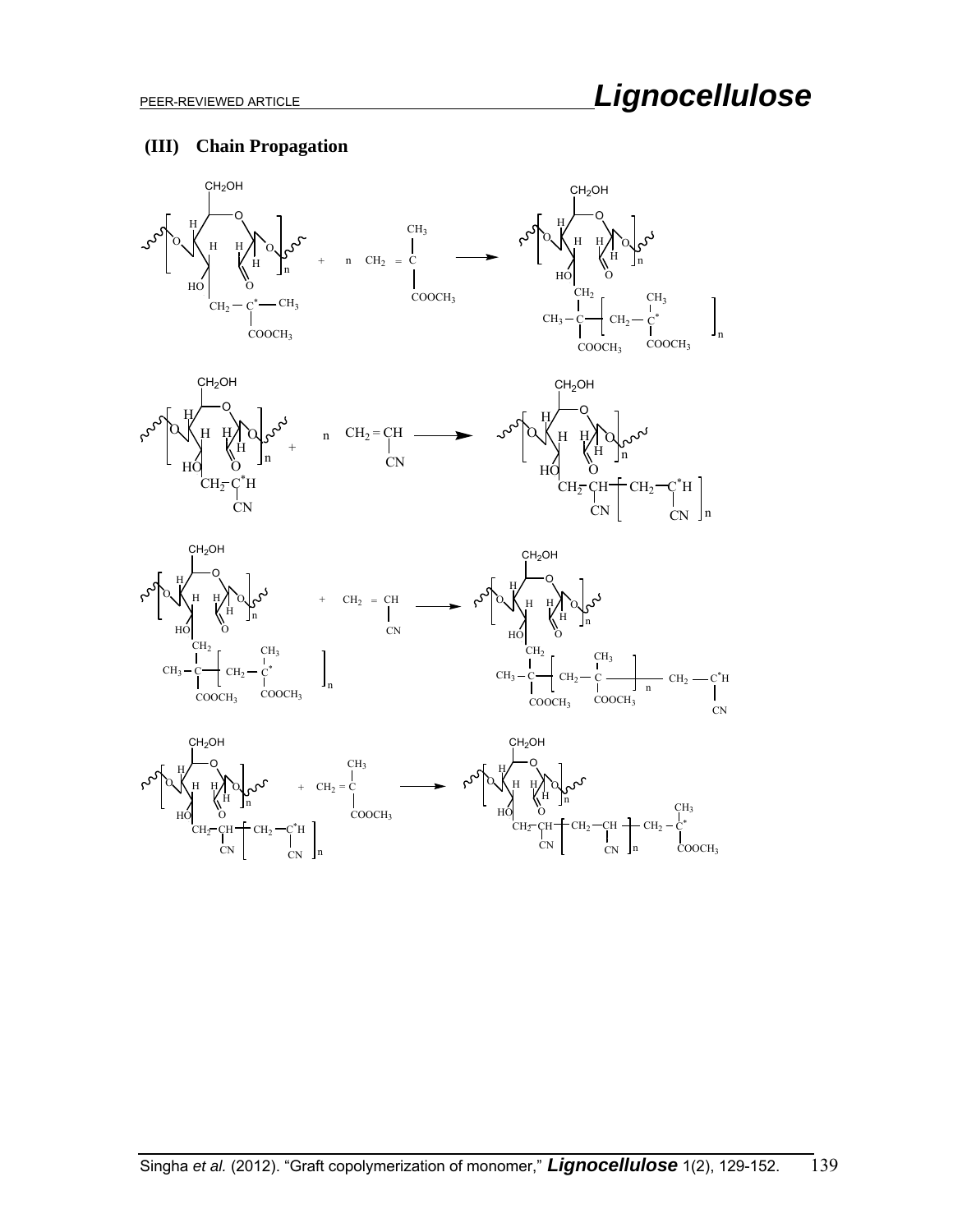







+

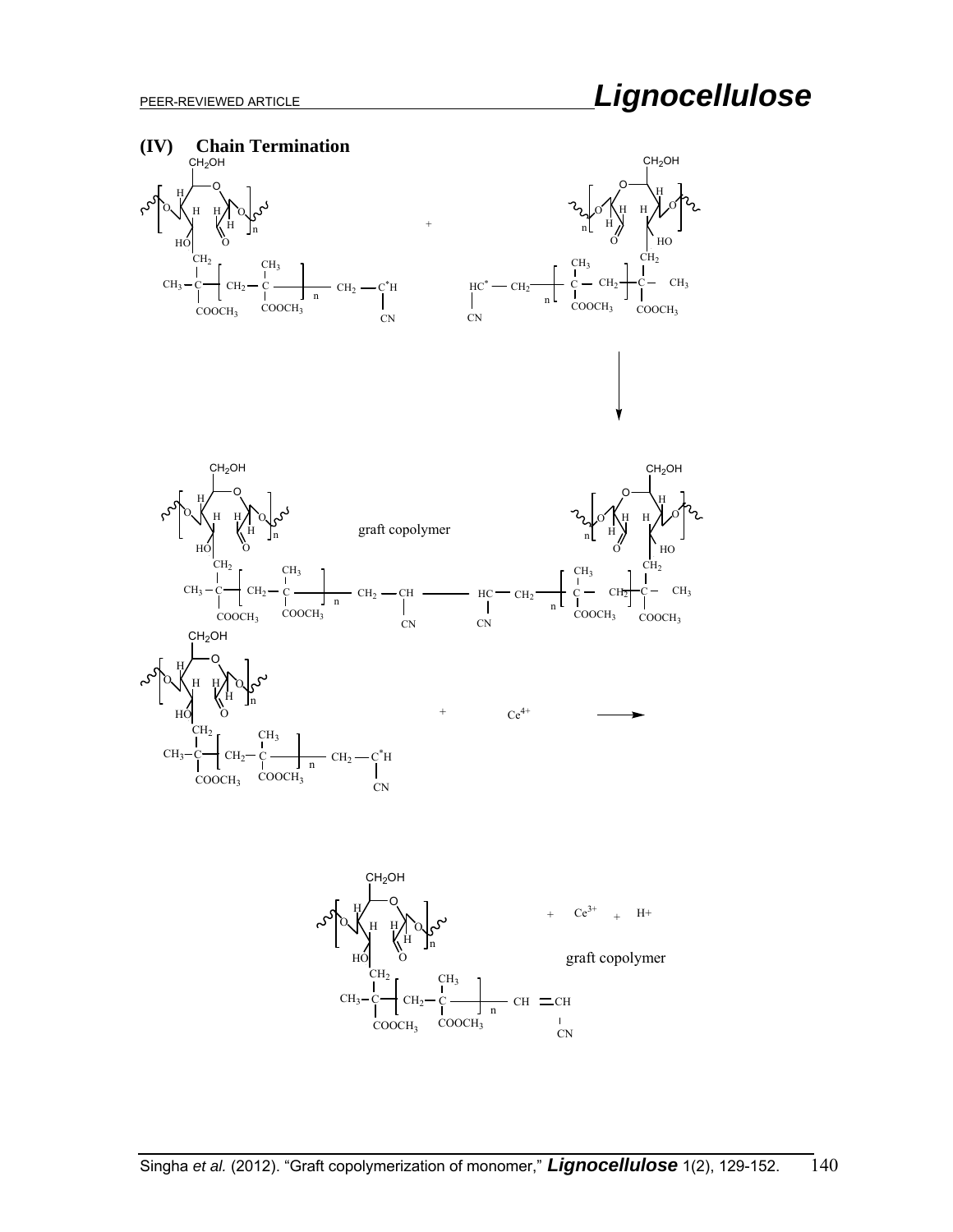# PEER-REVIEWED ARTICLE *Lignocellulose*

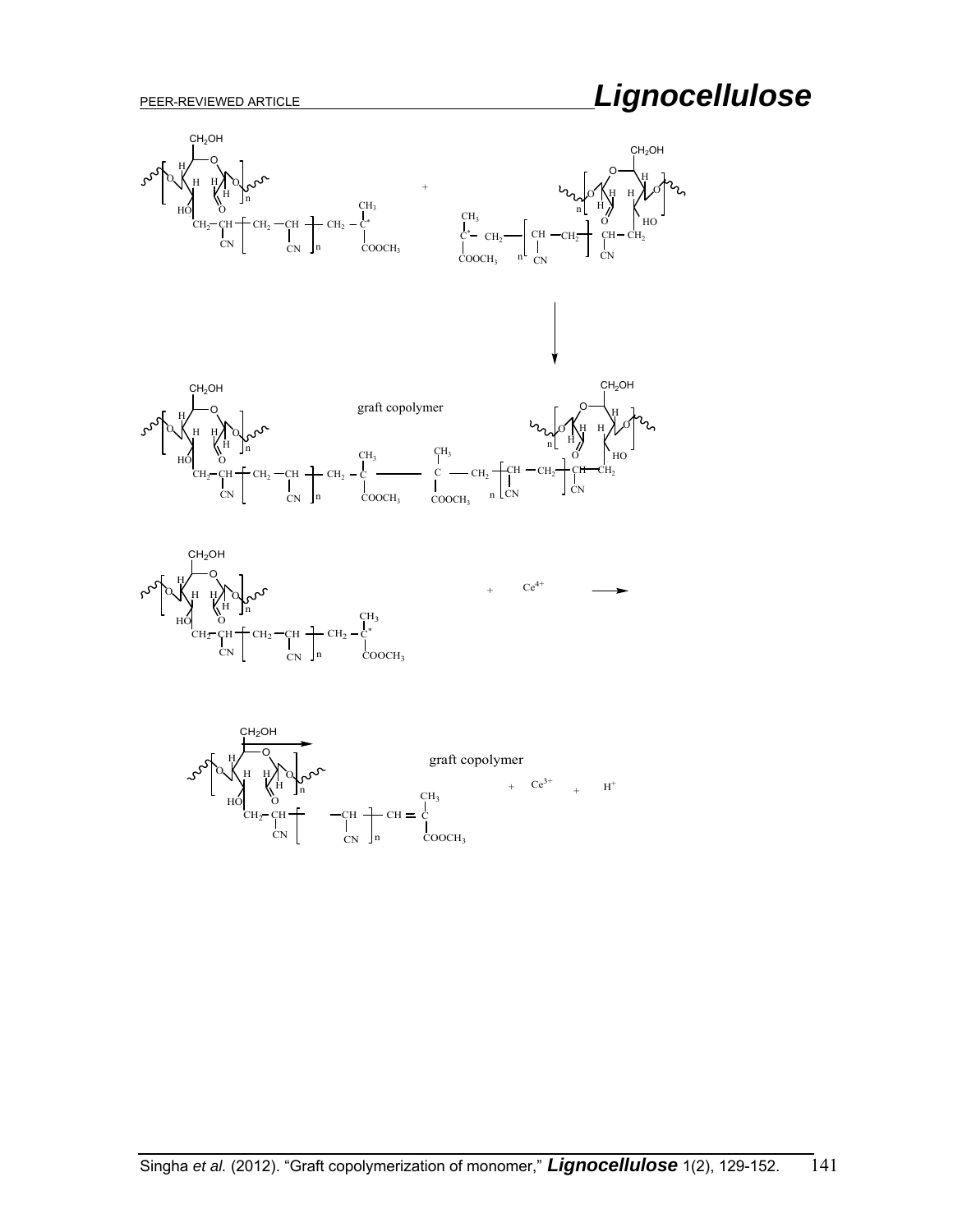# PEER-REVIEWED ARTICLE *Lignocellulose*



## **(V) Oxidative Termination**

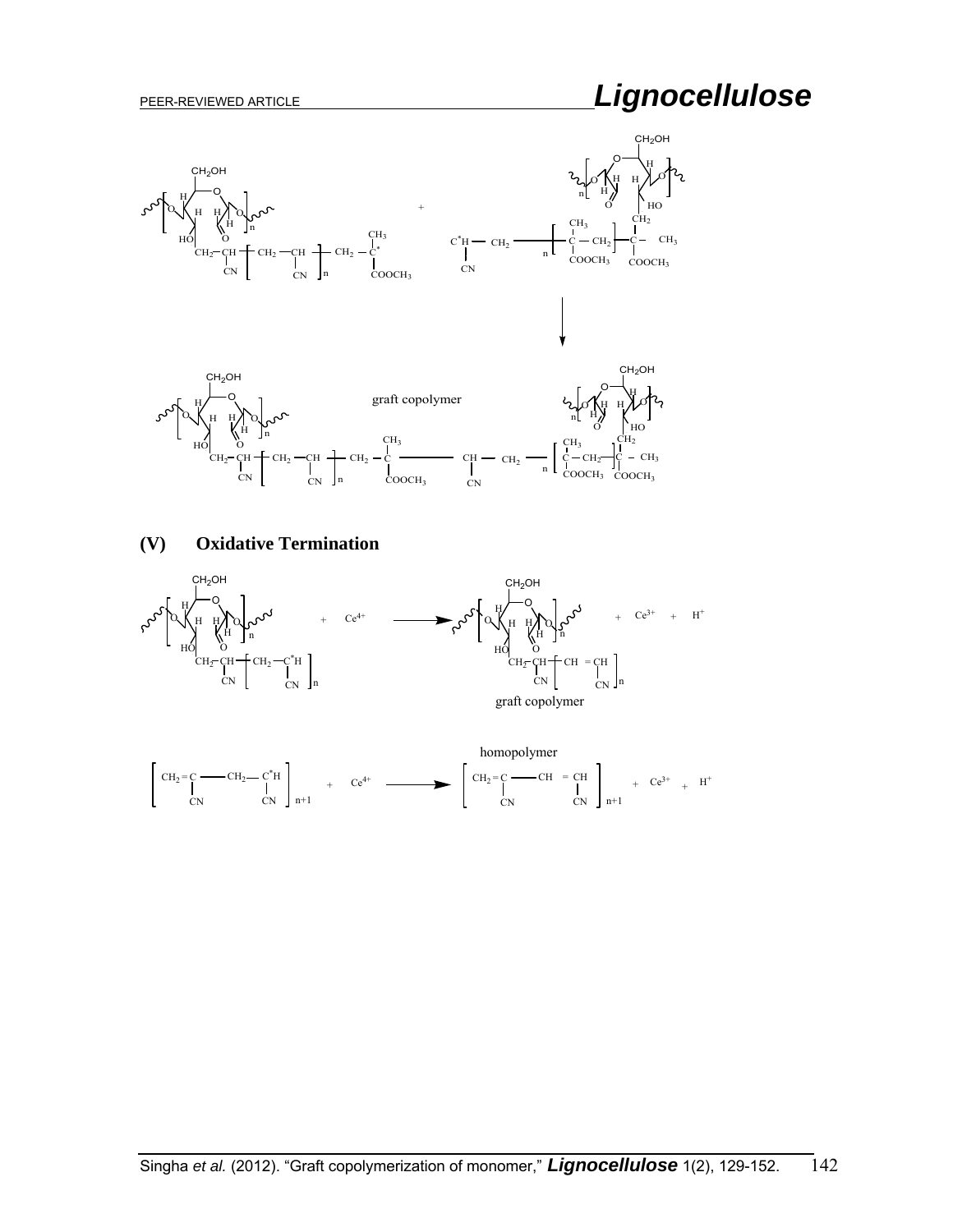

The rate of grafting has been found to be dependent linearly on monomer feed up to 0.50 mol dm<sup>-3</sup> as is clear from the slope value (Fig. 1a). Further the rate of grafting decreases with increase in the feed concentration beyond  $0.50$  mol dm<sup>-3</sup>, which may be due to increase in the viscosity of reaction medium resulting in the slow diffusion of the monomer radicals on to the cellulosic backbone.

| $I_{\text{MMA}}$ – 0.5, Temp. – 45°C, Time – TZ0 min. |       |      |       |  |  |  |  |
|-------------------------------------------------------|-------|------|-------|--|--|--|--|
| $[MMA+AN]$ moldm <sup>-3</sup>                        | %GY   | %GE  | %Hcp  |  |  |  |  |
| 0.35                                                  | 40.64 | 8.87 | 18.96 |  |  |  |  |
| 0.40                                                  | 45.82 | 8.51 | 22.78 |  |  |  |  |
| 0.50                                                  | 59.24 | 9.62 | 23.03 |  |  |  |  |
| 0.55                                                  | 42.85 | 6.14 | 25.87 |  |  |  |  |
| 0.60                                                  | 36.79 | 4.71 | 29.21 |  |  |  |  |

[Ce (IV)]= 6.58 x10<sup>-3</sup> mol dm<sup>-3</sup>, [HNO<sub>3</sub>] = 2.77 x10<sup>-1</sup> mol dm<sup>-3</sup>  $f \circ f$  Tomp = 450C, Time = 120 min.

**Table 2.** Effect of Feed Molarity on Grafting Parameters

#### **Effect of Feed Composition**

During the study of the effect of variation of feed composition on percent graft yield, the feed molarity of binary monomer mixture was kept constant  $(0.50 \text{ mol dm}^3)$ . At constant feed molarity, the viscosity of the reaction mixture remained the same; therefore the variation in the graft yield at different feed compositions mainly depends upon the monomer-monomer interactions in binary mixture. During these investigations, the mole fraction of methyl methacrylate was varied from 0.2 to 0.8 at a fixed feed molarity of 0.50 mol dm<sup>-3</sup>. Table 3 shows that with an initial increase in the mole fraction of methyl methacrylate in the feed from 0.2 to 0.5, percent graft yield increased linearly. However with a further increase in the mole fraction of methyl methacrylate beyond 0.5, graft yield decreased.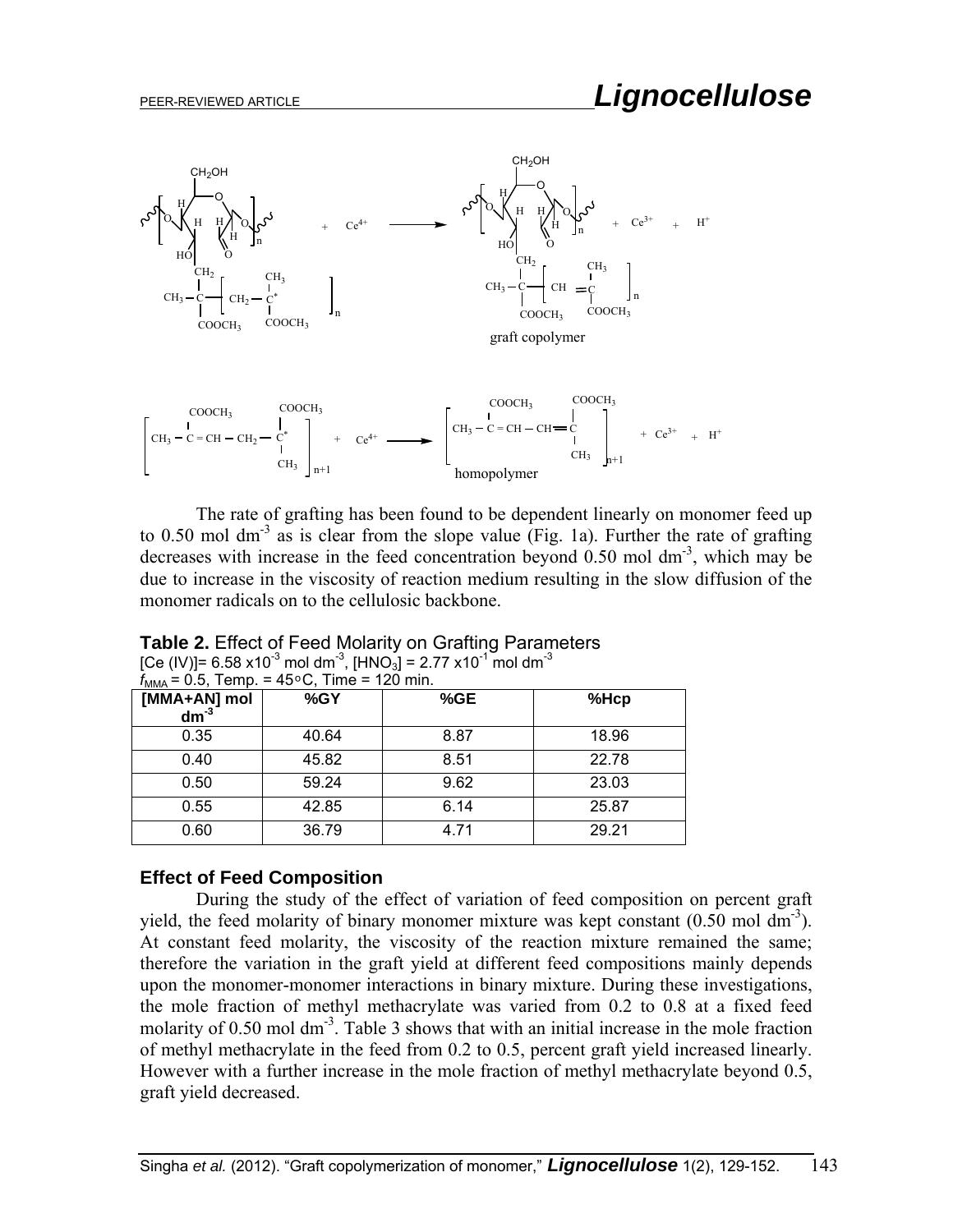This behavior of graft yield with different feed compositions suggests a significant variation in the monomer-monomer and cellulose-monomer interactions in different mole fractions of comonomers present in the feed. The initial increase in the graft yield is assumed to be due to the formation of donor-acceptor monomer complex, which facilitates the transfer of methyl methacrylate molecules to the growing chain on the agave fiber cellulosic backbone. This in turn facilitates the grafting of acrylonitrile molecules and is responsible for the synergistic effect of comonomers in the binary monomer mixture.

| Temp. = $45^{\circ}$ C, Time = 120 min. |       |       |       |  |  |  |  |
|-----------------------------------------|-------|-------|-------|--|--|--|--|
| t <sub>mma</sub>                        | %GY   | %GE   | %Hcp  |  |  |  |  |
| 0.3                                     | 31.20 | 6.29  | 19.61 |  |  |  |  |
| 0.5                                     | 43.36 | 8.61  | 21.35 |  |  |  |  |
| 0.7                                     | 59.24 | 11.53 | 23.03 |  |  |  |  |
| 0.8                                     | 44.11 | 8.42  | 24.63 |  |  |  |  |
| 0.9                                     | 32.79 | 6.14  | 24.95 |  |  |  |  |

**Table 3.** Effect of Feed Composition on Grafting Parameters [Ce (IV)]= 6.58 x10 $^3$  mol dm $^3$ , [HNO $_3$ ] = 2.77 x10 $^{\text{-1}}$  mol dm $^{\text{-3}}$ 

With the further increase in the mole fraction of methyl methacrylate in the feed beyond 0.5, graft yield decreased. This result may be due to the variation in the monomer-monomer interactions at higher mole fraction of methyl methacrylate as a result of which synergistic effect of comonomers also decreased. These observations have clearly indicated that synergistic effect operates within a certain range of feed composition beyond which graft yield changes according to affinity of individual monomer. The variation of percent GY with feed composition  $(f_{MMA})$  has been shown in Fig. 1 (b).

## **IR Spectroscopy**

The FT-IR spectrum of raw *Agave americana* fiber showed a broad peak at 603 cm<sup>-1</sup> ( due to out of plane –OH bending), 898 cm<sup>-1</sup> (due to  $\beta$ -glycosidic linkage), 1257.9  $cm<sup>-1</sup>$  (due to -C-O-C and -C=O stretching in xylan side substituent and lignin aromatic C=O stretching), and showed milder peaks at  $1381.2 - 1432.0$  cm<sup>-1</sup> (due to -CH, -CH<sub>2</sub> and –CH<sub>3</sub> bending), 1505.8 cm<sup>-1</sup> (lignin aromatic ring vibration and stretching), 1652.7 cm<sup>-1</sup> (due to H-O-H bending of absorbed water and for lignin C-H deformation),  $2138.7 \text{ cm}^{-1}$ (due to O-H stretching of absorbed moisture),  $2368.5$  cm<sup>-1</sup> (due to C-H stretching in polysaccharide chains), 2918.1cm<sup>-1</sup> (for C-H stretching vibration of aliphatic methylene groups), and  $3397.1 \text{ cm}^{-1}$  (due to bonded -OH group).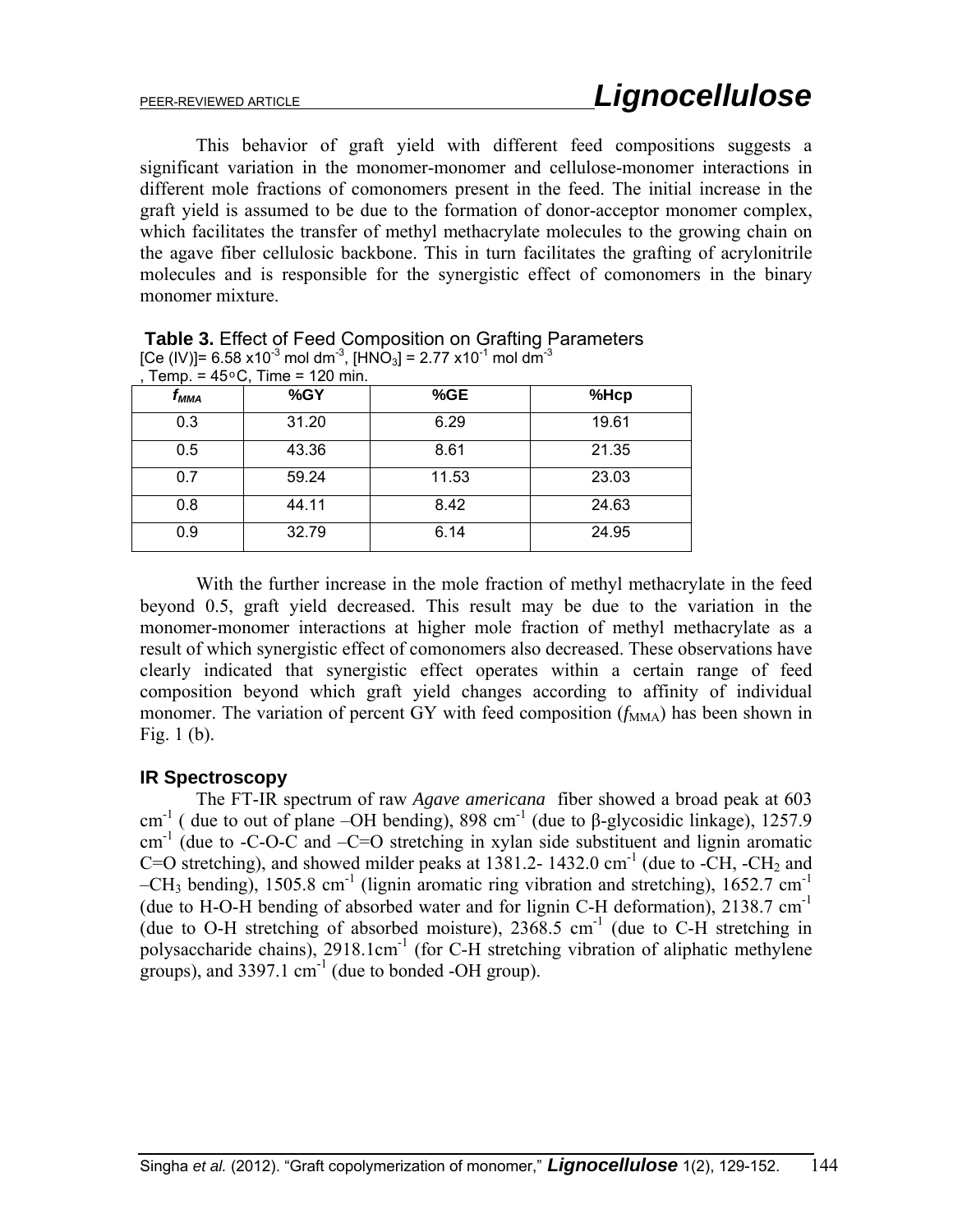

 $1+ log [MMA+AN]$ 

**Fig. 1(a).** A log-log plot between rates of grafting vs. comonomer concentration [Ce (IV)]= 6.58 x10<sup>-3</sup> mol dm<sup>-3</sup>, [HNO<sub>3</sub>] = 2.77 x10<sup>-1</sup> mol dm<sup>-3</sup>  $f_{\text{MMA}} = 0.5$ , Temp. = 45 $\degree$ C, Time = 120 min



**Fig. 1(b).** A plot between % GY vs. feed composition  $[\mathsf{Ce}\ (\mathsf{IV})]$ = 6.58 x10 $^{-3}$  mol dm $^{-3}$ , [HNO $_3$ ] = 2.77 x10 $^{-1}$  mol dm $^{-3}$  $[MMA-co-AN] = 0.50 \text{ mol dm}^3$ , Temp. = 45°C, Time = 120 min

However, in the case of Agv-g-poly (MMA-co-AN), additional peaks at 1733.7 cm<sup>-1</sup>, 1450.7 cm-1, and 1242.6 cm<sup>-1</sup>, are due to  $-C=O$  stretching of carbonyl group, C-H deformations, and -C-O stretching of ester group of methyl methacrylate, respectively. Peaks at 2242.6 cm<sup>-1</sup> and 2925.9 cm<sup>-1</sup> are due to –CN stretching in  $\alpha \beta$  unsaturated nitrile and C-H stretching of acrylonitrile, respectively, were observed, which gave evidence of grafting poly (MMA-co-AN) chains onto agave fibers.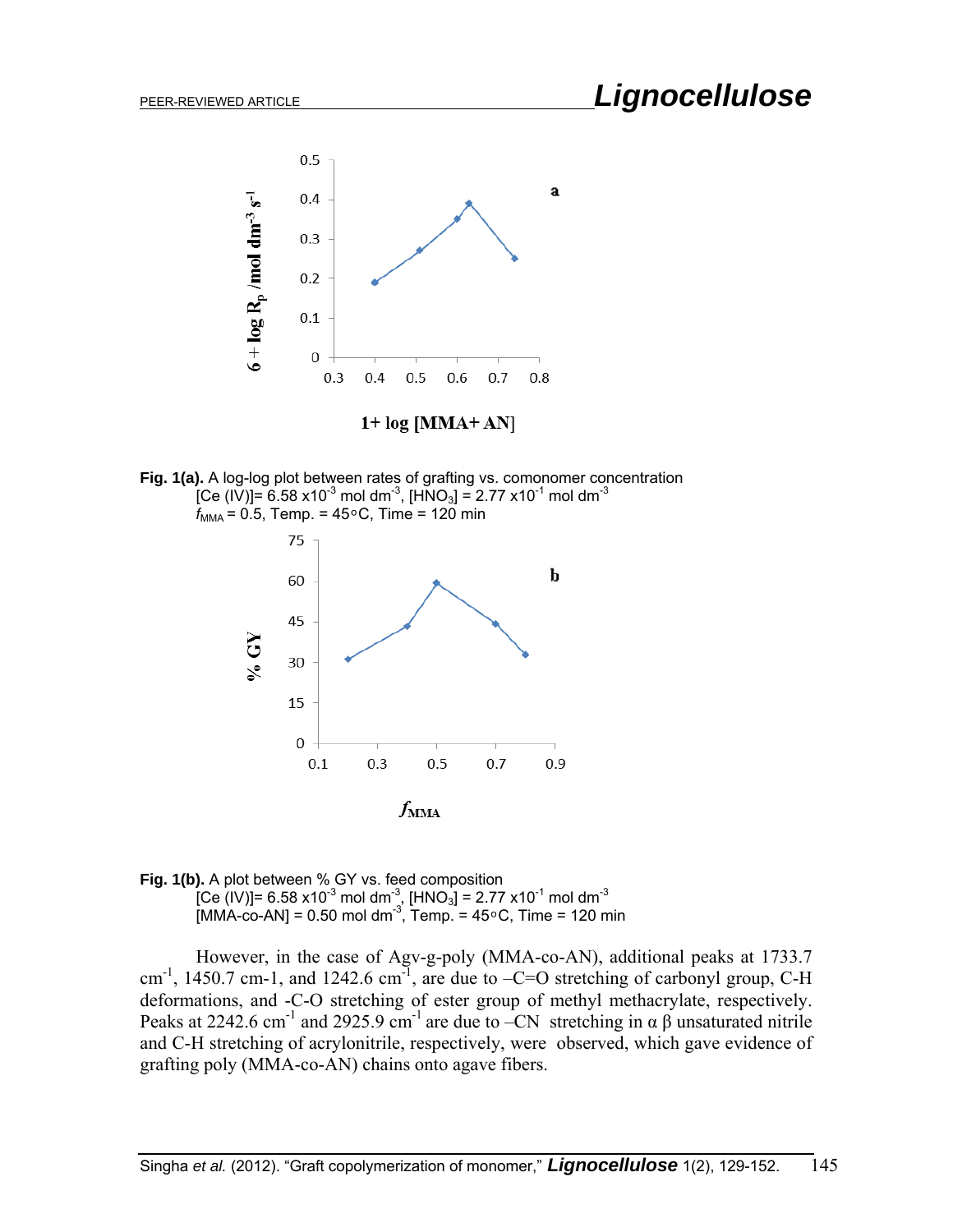#### **Thermal Characterization**

Figs. 2 (a) and (b) represent TGA curves for raw and grafted fibers, respectively. The results reveal an increase in thermal stability of the fiber upon grafting. The initial and final decomposition temperatures of raw fiber were 240  $^{\circ}$ C and 432  $^{\circ}$ C, respectively. Raw fiber exhibited two stage decomposition, with the maximum weight loss between 240 °C to 346 °C (50.6 %) and 346 °C to 432 °C (32.3 %). The first stage of decomposition may be due to cellulosic decomposition, and the second stage may be due to the degradation of lignin and oxidation of char.



**Fig. 2 (a)** Thermogram of Raw Fiber **(b)** Grafted Fiber

The initial and final decomposition temperatures of grafted fiber were  $281.00 \degree$ C and  $496.00 \degree C$ , respectively. It is evident from the figures that there was an increase in the initial decomposition temperature of agave fibers upon graft copolymerization with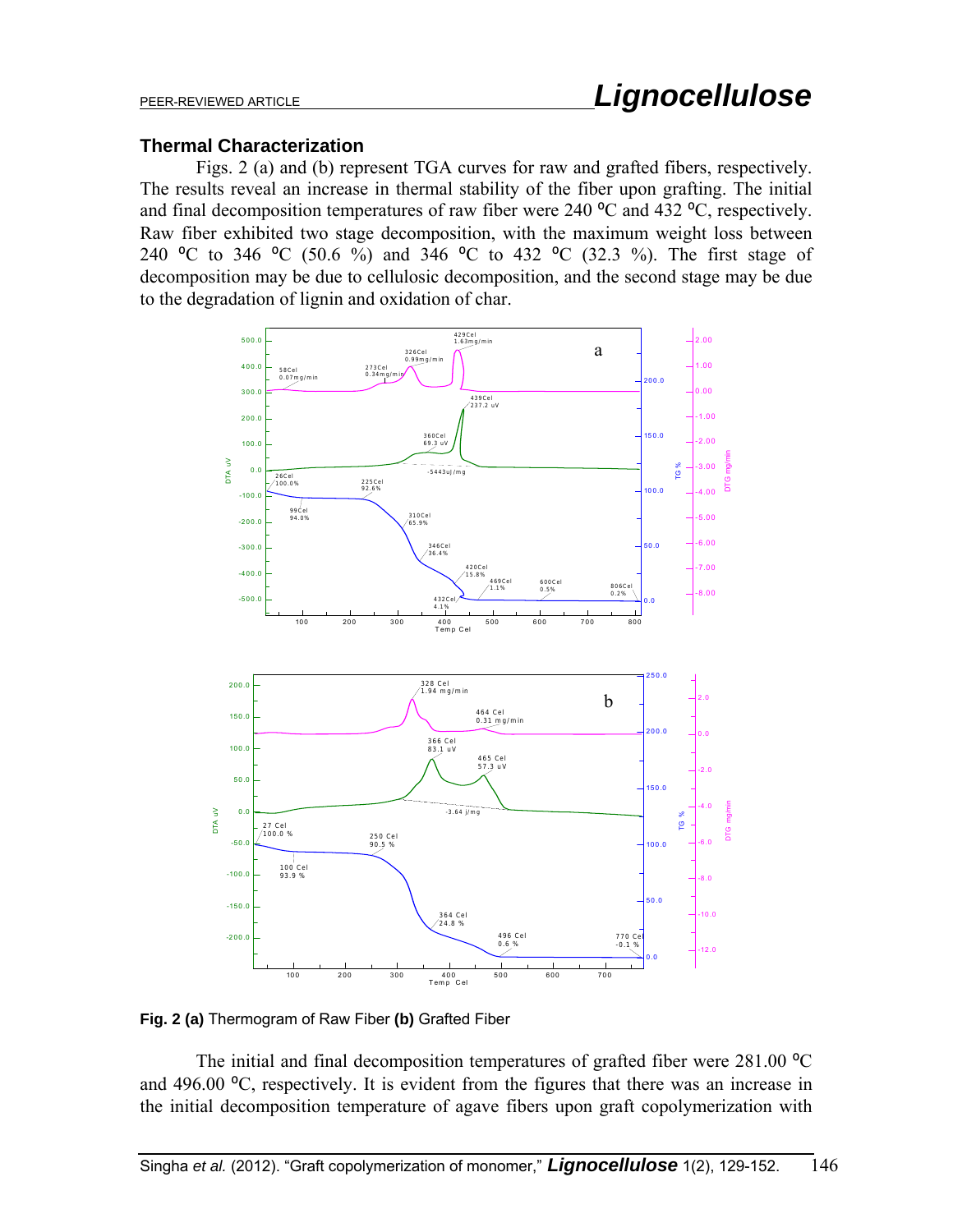different binary monomer mixtures. This increase in IDT of graft copolymers of agave fibers with binary monomer mixture may be attributed to the incorporation of (MMA-co-AN) polymer chains of comonomers on the surface of fibers.

In the case of grafted fibers, the first stage of decomposition took place at 281.00 <sup>o</sup>C to 364.00 <sup>o</sup>C with weight loss of 59.44 %. It can be attributed to the breakdown of hemicellulose and glycosidic linkages of cellulose, whereas the second stage of decomposition occurred between 364.00  $^{\circ}$ C to 496.00  $^{\circ}$ C with weight loss of 19.2 %. This may be related to the degradation of grafted poly (MMA-co-AN) chains onto the fiber surface.

DTA and DTG curves of raw, as well as fibers grafted with binary monomer mixtures have also been shown in the thermograms. It has been observed from these curves that in the case of raw agave fibers, exothermic peaks at 360  $^0C$  (69.3 µV) and 439  ${}^{0}C$  (237.2 µV) appear, which correspond to the first and second decomposition stages of TGA curves, respectively. Furthermore, in the DTG curve of raw fiber, there are exothermic peaks at 326  $^{0}$ C with maximum decomposition of 0.99 mg/min and exothermic peaks at 429  $\rm{^0C}$  with maximum decomposition of 1.63 mg/min. Exothermic peaks at 366.00 <sup>0</sup>C (83.1 µV) and 465.00 <sup>0</sup>C (57.3 µV) in the case of Agv-g-poly (MMAco-AN) have been observed in the thermograms. In the DTG curve of Agv-g-poly (MMA-co-AN), exothermic peaks at 328  $\rm{^0C}$  and 464  $\rm{^0C}$  with decomposition of 1.94 and 0.31 mg/min, respectively have been observed. TGA results are supported well by DTA/DTG results for raw fibers and agave fibers grafted with binary monomer mixtures.

### **Morphological Analysis**

The comparison of electron micrographs of raw and binary monomer grafted agave fibers (Fig. 3 a,b) shows that surface topology of agave fibers changes upon grafting. It may be due to incorporation of poly (MMA-co-AN) chains on the cellulosic backbone as a result of which the surface of fiber becomes rough.



**Fig. 3.** (a) SEM of Raw Fiber(b) SEM of Grafted Fiber



## **Crystallinity**

The raw fiber at 2θ scale gave peaks at 22.03° and 14.22° with relative intensities of 97.60 and 46.10, respectively. Similarly Agave-g-poly (MMA-co-AN) shows peaks at 22.20° and 14.79° with relative intensities of 96.40 and 54.00, respectively. The percent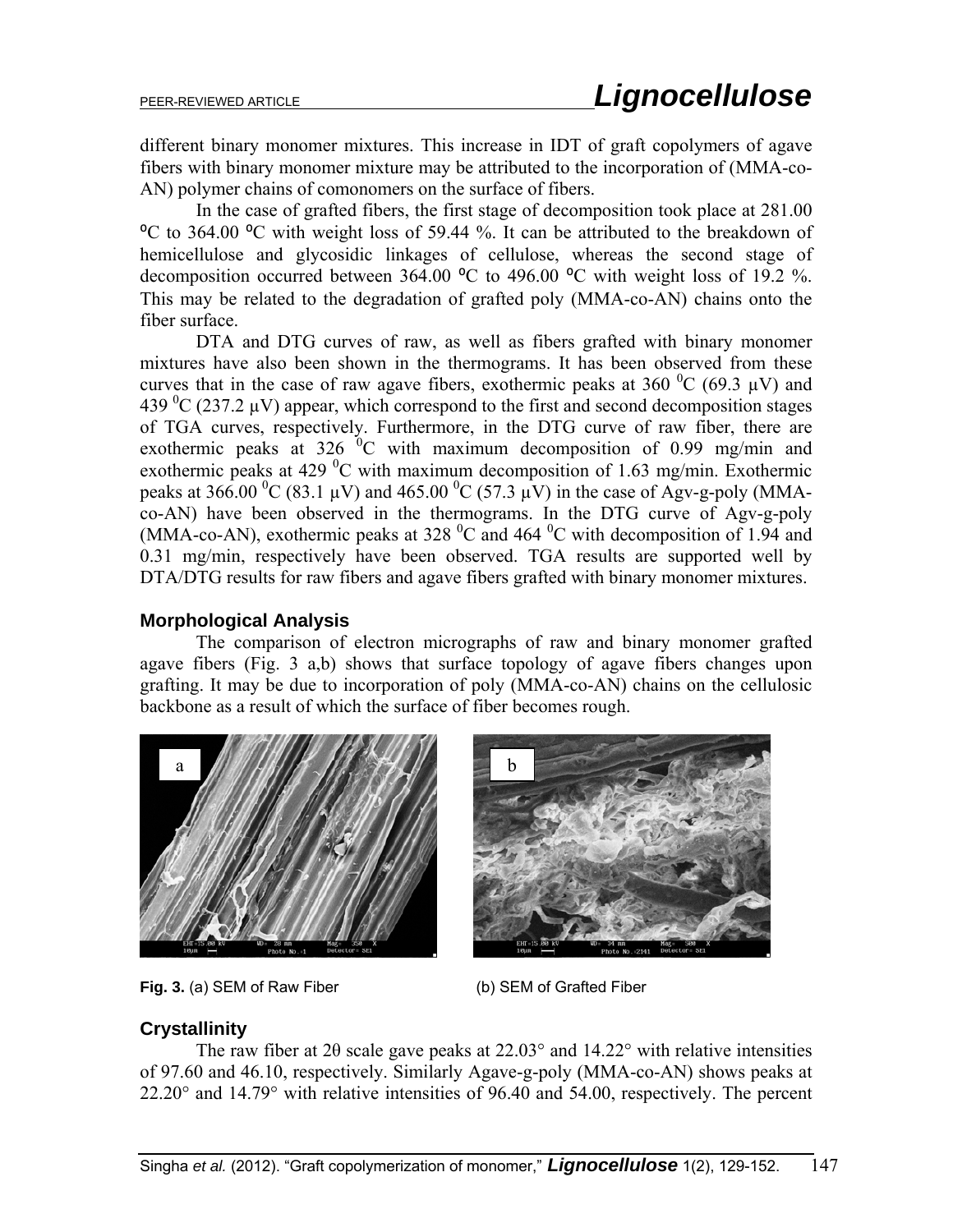crystallinity of raw and grafted fibers comes out to be 67.92 and 64.10, respectively whereas crystallinity index is 0.53 and 0.44, respectively.

Crystallinity index gives the quantitative measure of the orientation of the cellulose crystals in the fibers with respect to the fiber axis. The grafted fibers show lower percent crystallinity (%Cr) as well as crystallinity index (C.I.). Lower crystallinity index of the grafted fiber indicates that there may be the disorientation of the cellulose crystals when poly (MMA-co-AN) chains are incorporated in the fiber.

#### **Swelling Behavior**

The swelling behavior of raw and grafted agave fibers in different solvents has been shown in Fig. 4. Different trends in the swelling behavior of raw and grafted fibers were observed in different solvents. Raw fibers exhibited maximum percent swelling in water which decreased with an increase in percent graft yield. It may be due to greater affinity of polar -OH groups present in raw fiber toward water. Furthermore, as percent graft increases, –OH groups are gradually replaced by Poly (MMA-co-AN) chains resulting in lesser percent swelling. Similarly, grafted fibers show maximum swelling in carbon tetrachloride which increases as percent graft yield increases. It may be due to greater affinity of poly (MMA-co-AN) chains toward carbon tetrachloride. Due to the presence of alkyl groups in poly (MMA-co-AN) chains, they are hydrophobic in nature, therefore these hydrophobic chains have strong affinity toward non polar solvents like  $CCl<sub>4</sub>$ .



**Fig. 4.** Swelling behavior in Different Solvents

#### **Moisture Absorption**

The results of moisture absorption studies are shown in Fig. 5 .The samples of both raw fibers and fibers grafted with (MMA-co-AN) monomer mixtures were exposed to different humidity levels for a definite time interval. It was observed that graft copolymerization of binary monomers onto agave fibers had great impact on moisture absorption behavior. At a particular humidity level, moisture absorbance decreased with an increase in percent graft yield. This may be attributed to the blocking of reactive sites on the cellulosic backbone which are vulnerable to moisture by poly (MMA-co-AN) chains.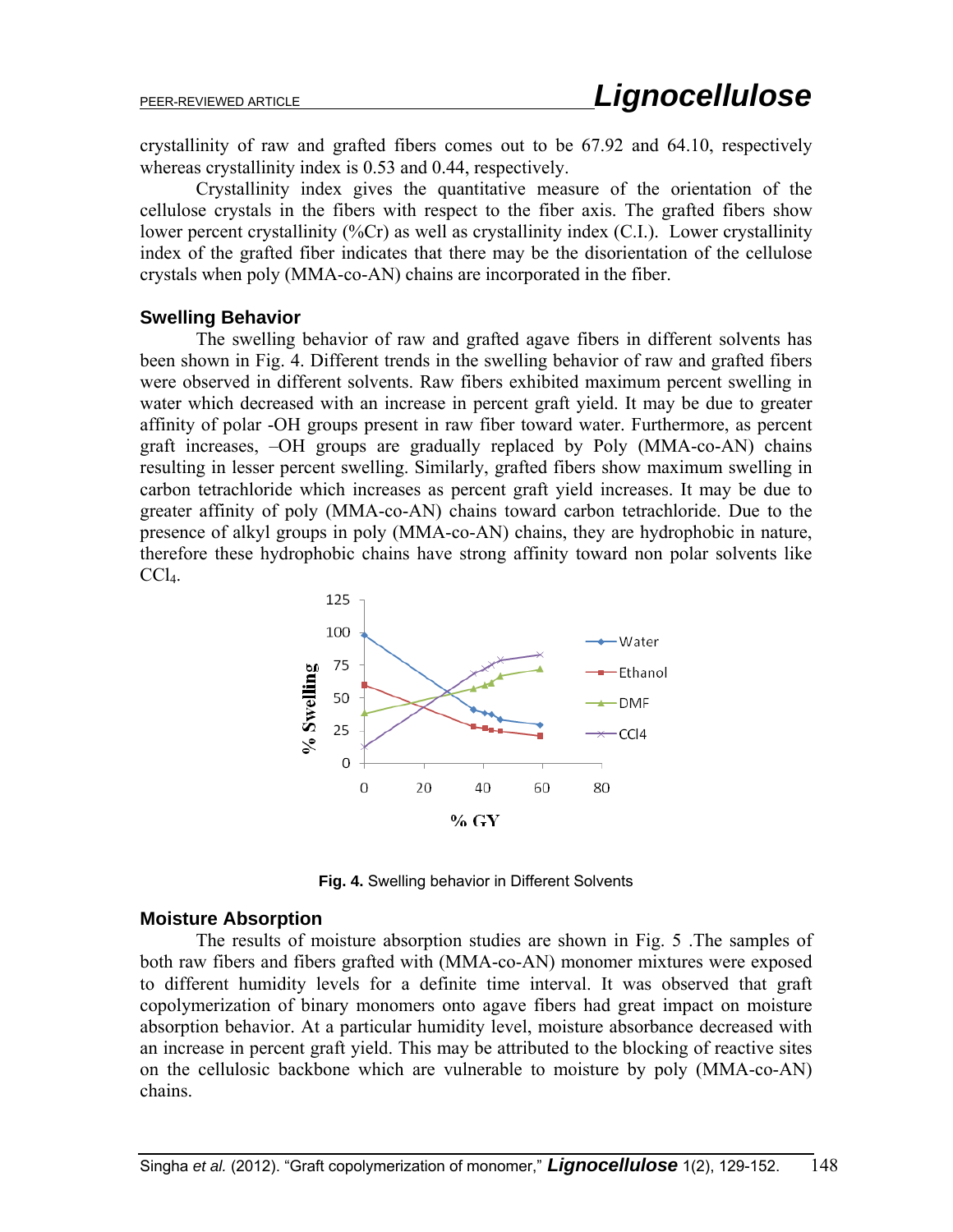

**Fig. 5.** Moisture absorption behavior in different solvents

#### **Chemical Resistance**

The acid and base resistance behavior of raw and grafted fibers was studied in acids and bases of different strengths (Figs. 6 and 7). It has been observed that upon grafting, agave fibers become more resistant to the attack of acids and bases. Moreover, chemical resistance increases with an increase in the percent graft yield. This may be due to the fact that poly (MMA-co-AN) chains grafted on agave fibers are resistant to attack by acids and bases and block the reactive sites on the cellulosic fibers which are prone to the attack of chemicals.



**Fig. 6.** Acid resistance behavior of raw and grafted Fibers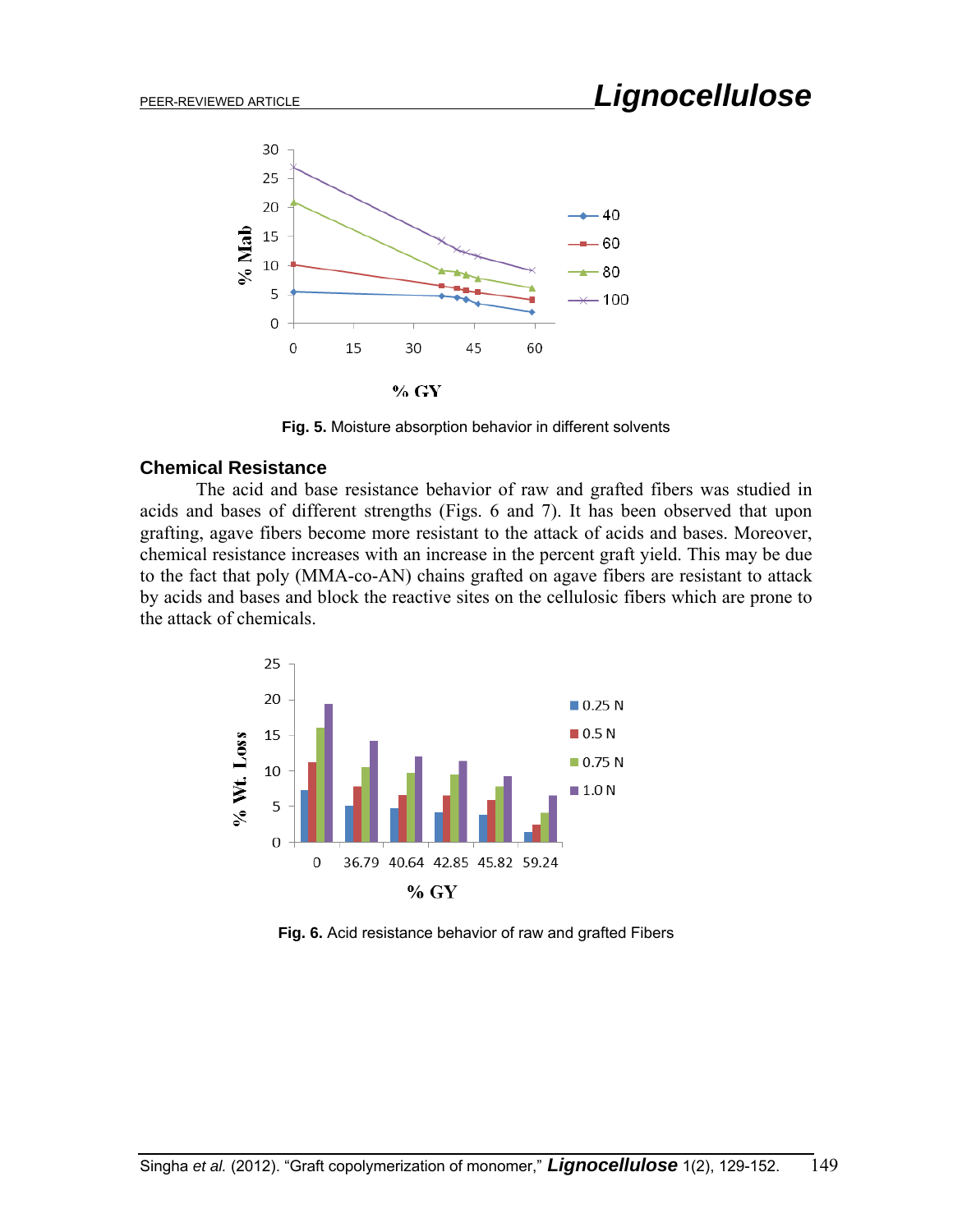

**Fig. 7.** Base resistance behavior of raw and grafted fibers

## **CONCLUSIONS**

Graft copolymerization of methyl methacrylate and acrylonitrile from their binary mixture has been carried out in the presence of a ceric ion-nitric acid redox initiator system. The results of the study suggest that the presence of acrylonitrile increases the grafting of methyl methacrylate on agave fibers due to synergistic effect.

The graft copolymerization of MMA-co-AN binary mixture has a considerable influence on physico-chemical, morphological, as well as thermal properties. Upon grafting with MMA-co-AN monomer mixture, agave fibers absorb less moisture, become more resistant to the attack of acids and bases, and can withstand higher temperature before decomposition. Therefore the cellulosic fibers graft copolymerized with vinyl monomers from their binary mixtures have improved properties which can ensure the utilization of these fibers in various industrial applications.

## **ACKNOWLEDGMENTS**

Authors are highly thankful to the Director of the National Institute of Technology Hamirpur (H.P.) for providing necessary laboratory facilities to complete this work and to MHRD New Delhi for providing the financial assistance during the course of this present work.

## **REFERENCES CITED**

Abu Bakar, A., Hassan, A., and Mohd Yusof, A. F. (2004). "Thermal degradation of oil palm empty fruit bunch (EFB) – filled PVC-U composites: The effect of filler content and acrylic impact modifier on thermal properties," *J Insti Mater Malaysia* 5(2), 3-19.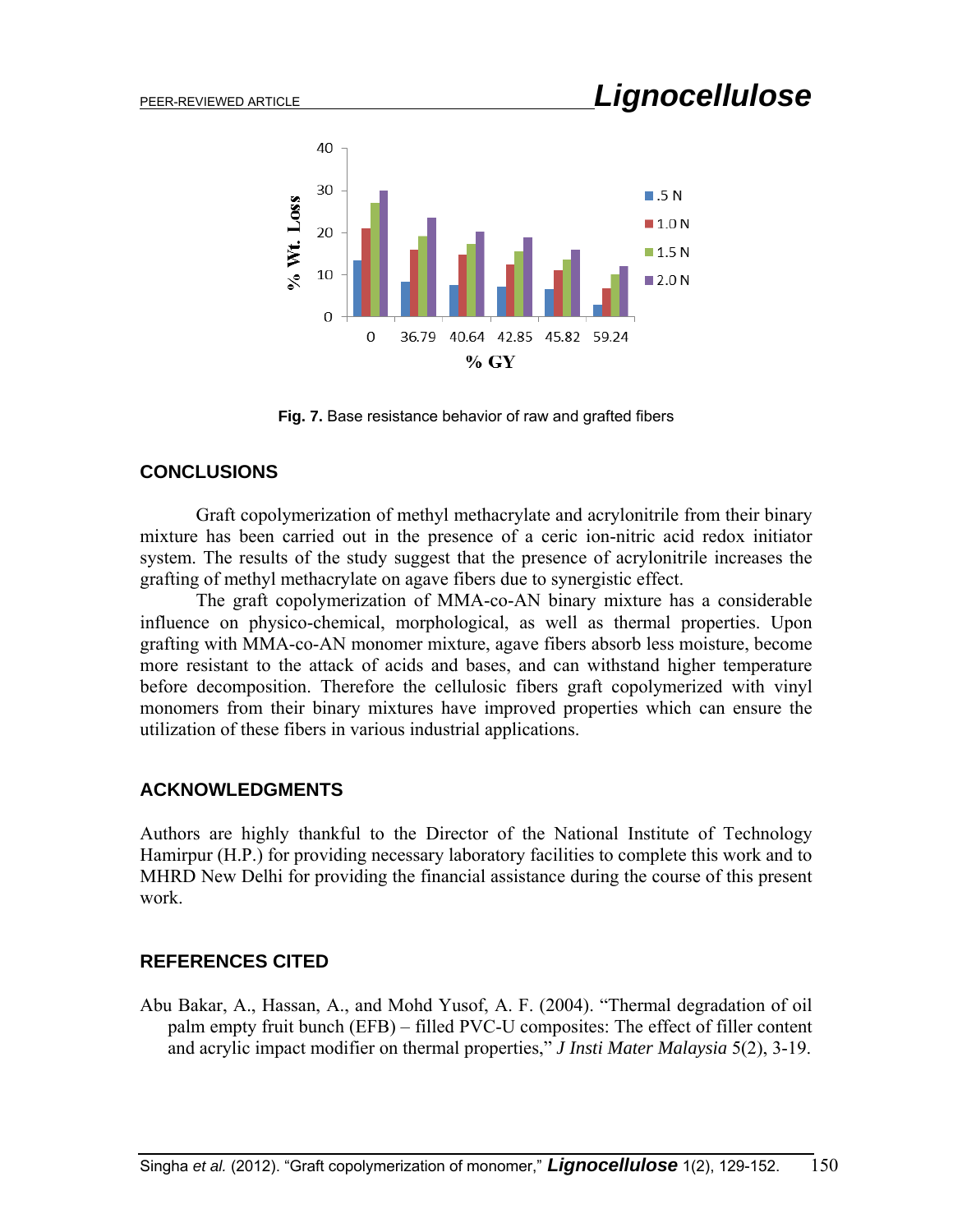- Arib, R. M. N., Sapuan, S. M., Ahmad, M. M. H. M., Paridah, M. T., and Khairul Zaman, H. M. D. (2006). "Mechanical properties of pineapple leaf fiber reinforced polypropylene composites," Materials & Design 27(5), 391-396.
- Djidjelli, H., Martinez-Vega, J., Farenc, J., and Benachour, D. (2002) "Effect of wood flour content on the thermal, mechanical and dielectric properties of poly(vinyl chloride)," *Macromol Mater Eng* 287(9): 611.
- El Oudiani, A., Chaabouni, Y., Msahli, S., and Sakli, F. (2009) "Physico-chemical characterisation and tensile mechanical properties of *Agave americana* L. fibres," *J. Text I* 100(5), 430 -439.
- El-Salmawi, K., El-Naggar, A. M., and Attia, S. E. (1997). "Investigation of synergism during radiation graft copolymerization of binary mixtures of vinyl monomers onto different textile fabrics by a dyeing method," *Polym Int* 44(2), 181-190.
- Fanta, G. F., Burr, R. C., Doane, W. M., and Russell, C. R. (1979) "Graft polymerization of vinyl acetate onto starch. Saponification to starch-*g*-poly (vinyl alcohol)," *J. Appl Poly Sci* 23(1), 229-240.
- Gonzalez, A. V., Cervantes, U. J. M., Olayo, R., Herrera-Franco, P. J. (1999). "Chemical modification of henequen fibers with an organosilane coupling agent," *Compos: Part B.* 30(3), 321-331.
- Gupta, K. C., and Sahoo, S. (2001) "Graft copolymerization of 4-vinylpyridine onto cellulose using Co(III) acetylacetonate complex in aqueous medium," *Cellul* 8(3), 233-242.
- Gupta, K. C., and Sahoo, S. (2001). "Grafting of acrylonitrile and methylmethacrylate from their binary mixtures on cellulose using ceric ions," *J Appl Polym Sci* 79(5), 767-778.
- Gupta, K. C., and Sahoo, S. (2001). "Graft copolymerization of acrylonitrile and ethyl methacrylate comonomers on cellulose using ceric ions," *Biomacromol* 2(1), 239- 247.
- Idicula, M., Malhotra, L. K., Kuruvilla, J., and Thomas, S. (2005). "Dynamic mechanical analysis of randomly oriented intimately mixed short banana/sisal hybrid fiber reinforced polyester composites," *Compos Sci Technol* 65(7-8), 1077–87.
- Khalil, H. P. S. A., Ismail, H., Rozman, H. D., and Ahmad, M. N. (2001). "The effect of acetylation on interfacial shear strength between plant fibres and various matrices," *Europ Polym J*. 37(5), 1037-1045.
- Lee, S. W., Bondar, Y., and Han, D. H. (2008). "Synthesis of cation-exchange fabric with sulfonate groups by radiation-induced graft copolymerization from binary monomer mixtures," *React Funct Polym* 68(2), 474-482.
- Maslinska-Solich, J., and Jedlinski, Z. (1973) "Copolymerization of unsaturated 1,3 dioxane derivatives with maleic anhydride," *J Polym Sci Polym Symp* 42(1), 411-418.
- Mcdowall, D. J., Gupta, B. S., and Stannett, V. T. (1984). "Grafting of vinyl monomers onto cellulose by ceric ion initiation," *Prog Polym Sci* 10, 1-50.
- Mino, G., and Kaizerman, S. (1958). "A new method for the preparation of graft copolymers. Polymerization initiated by ceric ion redox systems," *J Polym Sci* 31(122), 242-243.